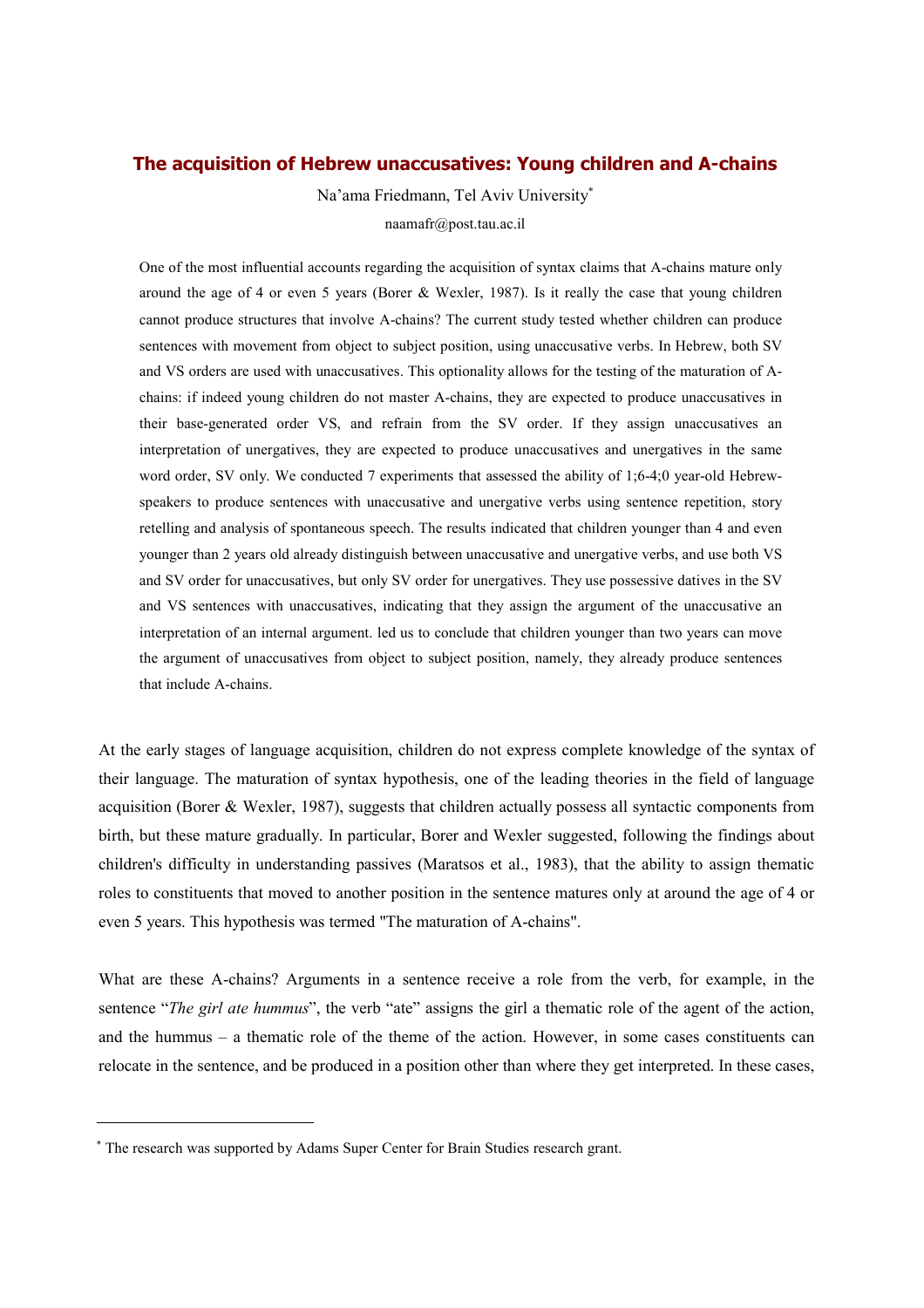the thematic role needs to be assigned to the constituent in its new position. Chains link between the constituent in its new position and its original position and allow the transfer of the thematic role.

There are several types of chains, which differ in the type of element that moves, and the position to which it moves. A-chains (Argument-chains) are a type of chain that enables an argument to receive its thematic role in a position other than the initial one, i.e. connect two argumental positions: the new position and the original position.

Since the formulation of the maturation of A-chains hypothesis in 1987, the way of thinking about chains has changed, mainly because of the VP internal subject hypothesis (VPISH, Koopman & Sportiche, 1991). Incorporating the VPISH, according to which all subjects that originate within VP move to spec-IP, argument chains include, in fact, both the movement from object to subject position (to spec-VP) in passives and unaccusatives, and the consequent movement from spec VP to spec IP. The maturation of A chains was initially suggested to account for the problems children have with passives (such as *The girl was kissed*) compared to actives (*The grandmother kissed the girl*). Due to the fact that the movement from spec VP to spec IP is common to all subjects – in passives, unaccusatives, unergatives and transitives – this movement cannot be the source of the difficulty in passives and I will not discuss it in this article. I will focus on the movement from object to subject position, which is the closest manifestation, in terms of current linguistic theory, to the essence of Borer and Wexler's original theory.

This paper will present a line of studies that tested empirically whether Hebrew-speaking toddlers under the age of 4 are able to perform the movement from object to subject position, by exploring the ability of different age groups (between 1;6 and 4;0) to produce sentences that contain this type of chains. The structure we examined was unaccusatives with SV order, which involve the movement of the NP from object to subject position<sup>1</sup>.

### *What are unaccusatives?*

The intransitive verbs, verbs that take only one NP argument, are divided into two main groups: unaccusative verbs like *sank, fell, spilled,* and unergative verbs like *jumped, danced and laughed*. The main difference between the two is due to the thematic role of the argument NP. The argument of unaccusative verbs is a theme, whereas the argument of unergatives is an agent. In the sentence "The leaf fell", for example, the leaf is not actively responsible for the action of the verb, but bears the semantic role of patient. In contrast, the bird in the sentence "The bird chirped" is the agent.

<sup>&</sup>lt;sup>1</sup> We preferred to test unaccusatives over passives due to the fact that in Hebrew passives are uncommon (Berman, 1997a, 1997b, 2002; Jisa, Reilly, Verhoeven, Baruch, & Rosado, 2002), and the use of unaccusatives, on the other hand, is widespread.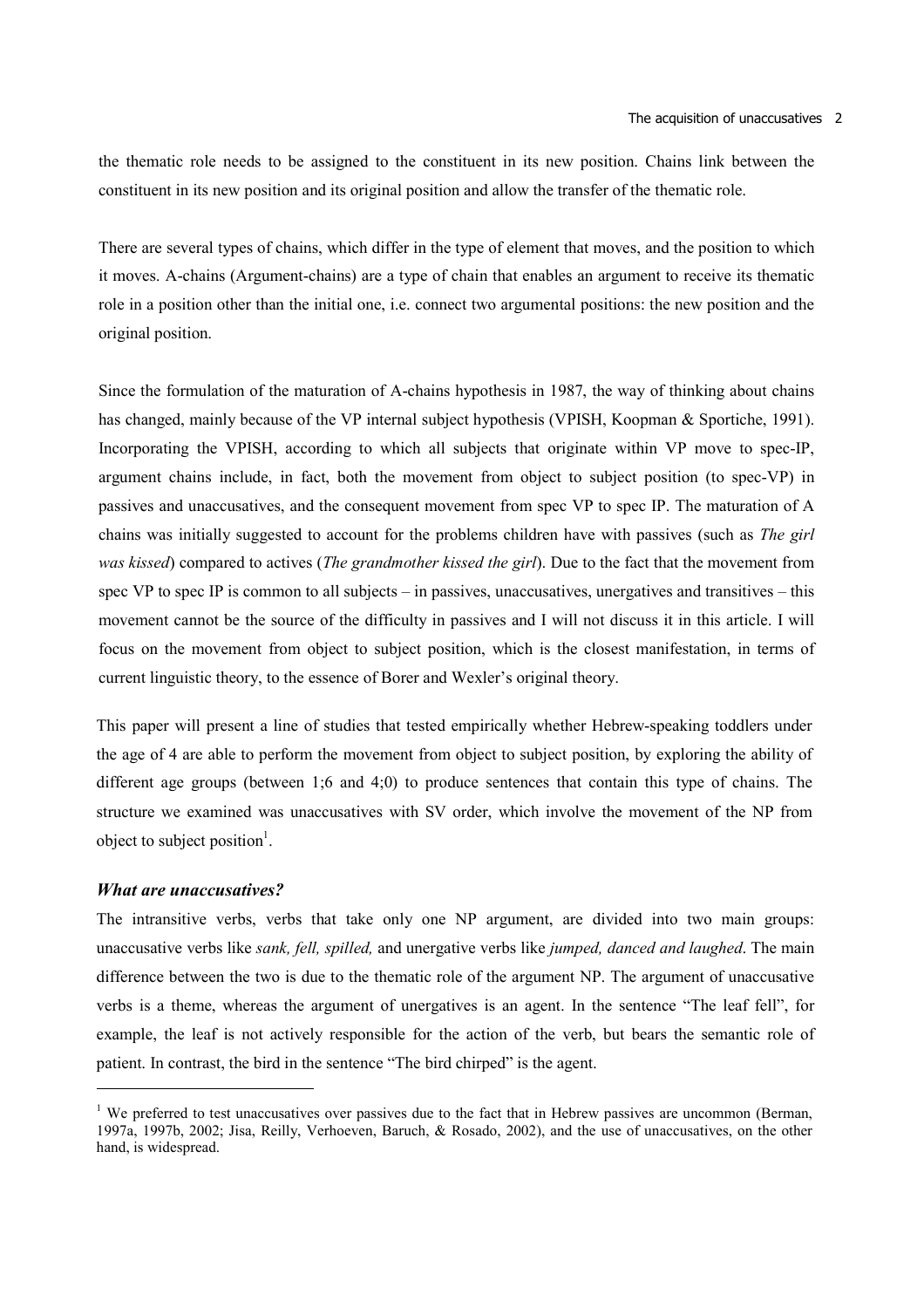The difference between the two intransitive verbs led researchers to assume two different structural analyses for the two types of verbs. The single argument of unaccusatives is a direct object, and is basegenerated in object position, after the verb, while in unergatives the argument is base-generated in subject position. Thus, although superficially the sentences "*The leaf fell*" and "*The bird chirped*" both show NP-V word order, the first involves NP movement from object to subject position and its surface structure includes a trace in object position (example 1), while in the other the NP is base-generated in the subject position (2). This hypothesis is called "The Unaccusativity Hypothesis" (Levin & Rappaport-Hovav, 1995; Perlmutter, 1978; Perlmutter & Postal, 1984).<sup>2</sup>

- (1) fell the leaf The leaf<sub>i</sub> fell t<sub>i</sub>
- (2) The bird chirped

The Unaccusativity Hypothesis is supported not only by theoretical linguistic analysis, but also by online processing studies. A study that tested the reactivation of the moved constituent in object position shows that in an English sentence like "The coffee spilled" the coffee is reactivated after the verb. On the other hand, in sentences with the same word order (NP-V) but with unergative verbs, no such reactivation occurs (Friedmann, Taranto, Shapiro & Swinney, 2003).

In Hebrew, both SV and VS word orders are used with unaccusatives – it is possible to say both (3) and (4). According to the linguistic theory, the movement of the NP "the coffee" from object to subject position constructs sentences like (4) from the base generated order of sentence (3). The moved NP is linked to its initial position via argument chain (A-chain). This chain enables the thematic role assignment despite the movement – the verb assigns the thematic role of patient to the position where the NP was generated, i.e. after the verb, and the role is transferred via the A-chain to the new position, before the verb. The original position is marked by trace  $(t_i)$ , as seen in example (4). On the other hand, sentences like (3) do not derive from argument movement, and their surface structure and deep structure representations are similar (Borer, 1986).

- (3) nishpax ha-kafe spilled the-coffee
- (4) ha-kafei nishpax ti the-coffee spilled

<sup>&</sup>lt;sup>2</sup> The term "unaccusative" (that according to Pullum, 1991 was coined by Pullum and adopted by Perlmutter  $\&$ Postal) derives from the fact that although verbs like "fell" have a theme argument in object position, they do not assign it accusative case.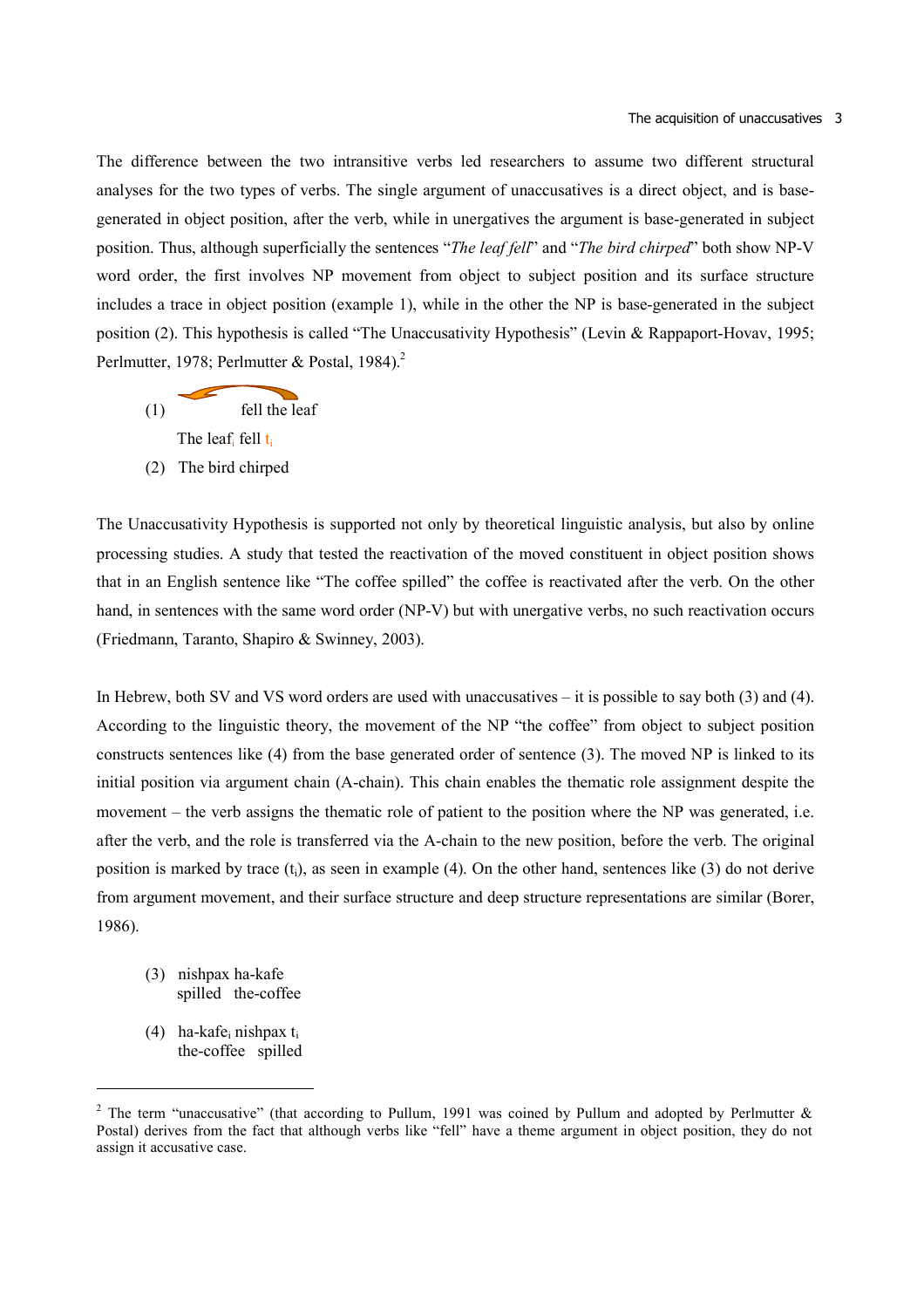Since in English, unlike Hebrew, null subject is illicit, the s-structure of unaccusatives demands that the NP moves to subject position. In other words, English unaccusatives require argument movement: the NP that is generated in object position as the complement of the verb inside the VP has to move to subject position before the verb (see examples 5 and 6):

- (5) \*Broke the vase
- (6) The vase<sub>i</sub> broke  $t_i$

Based on the analysis of children's passives production, Borer and Wexler (1987) suggested that at the preliminary stages of language acquisition children cannot assign lexical features (thematic roles) to transferred constituents, i.e. cannot link the constituent with its trace and produce A-chain and as a consequence cannot assign the thematic role to the constituent, therefore they reject structures that contain A-chains. According to this hypothesis, at these early stages young children will either produce unaccusatives without NP movement to argument position (i.e. in deep structure form: V-NP order) or avoid using unaccusatives, at least in English, where the utterances without movement are ungrammatical. Only at advanced stages of acquisition, after the maturation of A-chains (which according to Borer and Wexler should happen after age 4 years), these children will start producing utterances in which the NP has moved from its original position after the unaccusative verb to its new position, before the verb. The optionality of the movement of unaccusative subjects in Hebrew enables us to look at the acquisition of Achains from a new angle. If Hebrew-speaking children are unable to produce A-chains, or if A-movement is "expensive" for them and they prefer the structure without the movement, then they have the option to generate a grammatical sentence in V-NP order. This optionality allows for the testing of the preference of young speakers to one of these structures (see Zuckerman, 2001 for criticism about the existence of real syntactic optionality).

According to a slightly different hypothesis, children have the ability to produce A-chains at very young age, but at the preliminary stages of language acquisition they prefer not to use it if they have another option, that is if they can produce a movement-free utterance. Zuckerman (2001) suggested that in the case of two apparently equal options, children will favor the more economical order. However, in structures that contain obligatory movement in the target language, the movement is easily acquired. Zuckerman found that 3;6-4;3 year olds who were asked to repeat Hebrew sentences with verb movement to second position (triggered inversion), made mistakes in which the verb was "returned" to its original position. Similar findings were reported by Friedmann and Novogrodsky (2003) and by Friedmann, Bastaker and Shatil (2004). These findings indicate that children at this age group prefer not to perform the optional verb movement to C, the highest head of the syntactic tree. On the other hand, when the participants were asked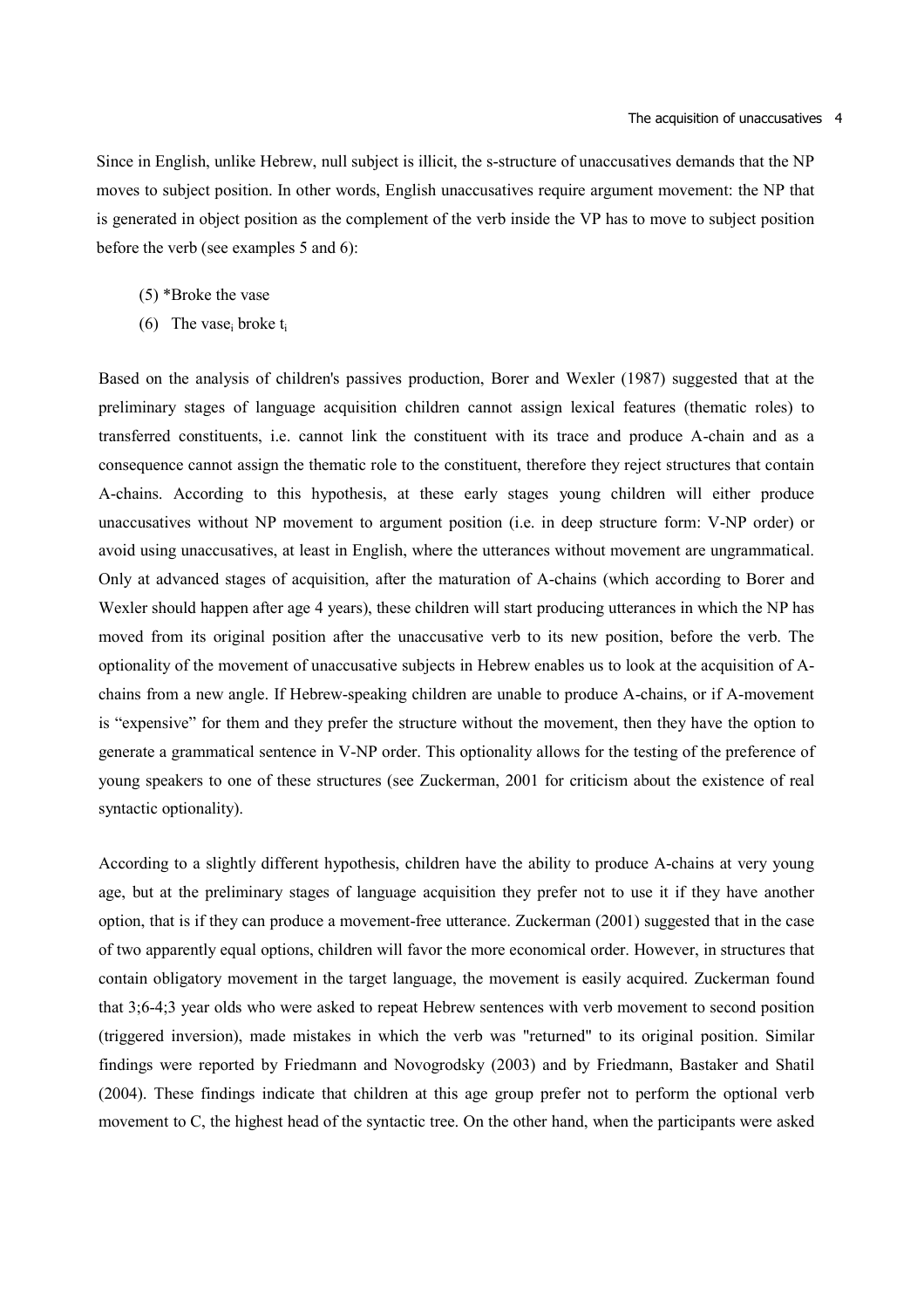to repeat sentences with Quotative Inversion (for example *"boker tov", amar Dani* = Good morning, said Danny) they produced the sentences correctly and made very few reversals (4%). According to Zuckerman, verb movement is obligatory in the presence of quotation, i.e. the verb has to move to the second position. This last finding indicates that the ability to perform movement is present at this point, but the young speakers use it only if it is obligatory.

Additional finding regarding the construction of A-chains comes from a study that focused on word order acquisition in English (Pierce, 1989, 1992). The common finding in language acquisition literature is that children rarely make mistakes in basic word order in English, i.e. in 99% of the cases they produce sentences in SV order. Nonetheless, analysis of the numbered cases that appeared in VS order reveals that 75% of these sentences (45 of 60) included unaccusative verbs. Pierce explains that this finding is not an indication for word order acquisition difficulty, but rather for avoiding from raising the NP from its original position (after the verb) to a position before the verb, as expected in adult language. Pierce analyzed spontaneous speech of toddlers (ages 1;6-2;3), and in her opinion the findings reflect the representation of unaccusatives at the early stages of language acquisition. In subsequent studies Déprez and Pierce (1993, 1994) point out once more that in English most of the VS errors occur with unaccusatives, and they also note that there are similar findings in Swedish (i.e. the use of VS order in toddlers is limited to unaccusatives). Does the fact that the majority (99%) of sentences that Englishspeaking children produce (including unaccusatives) is in SV order allow us to conclude that children can raise unaccusatives arguments to subject position? Not at this point: it is possible that at these early stages children do not analyze this verbs as unaccusatives verbs, and the  $NP -$  as it is in the case of unergatives – is base-generated in subject position and does not raise to it from object position. It is also possible that since the SV order is obligatory in English with all verb types, the reference to avoid movement when it is possible cannot express itself in English.

Babyonyshev et al. (2002) conducted a study in Russian, in which they examined the maturation of A-chains hypothesis. The researchers argued that children are indeed analyzing unaccusatives as unergatives. In order to determine if children are able to represent A-chains with unaccusative verbs they used the genitive-of-negation construction in Russian. This construction is a diagnostic of the existence of an internal argument for adults because the genitive appears on an internal argument of either a transitive verb or an unaccusative when the object is nonspecific and indefinite and is included within the scope of negation. (For some internal arguments of unaccusatives it has to appear and for some it is optional). The researchers add an assumption that although the argument of unaccusatives appears in object position rather than in subject position, it can be used to test A-chains because it covertly moves after spell-out to subject position. They presented children in ages 3;0-6;6 a task in which they had to complete the object in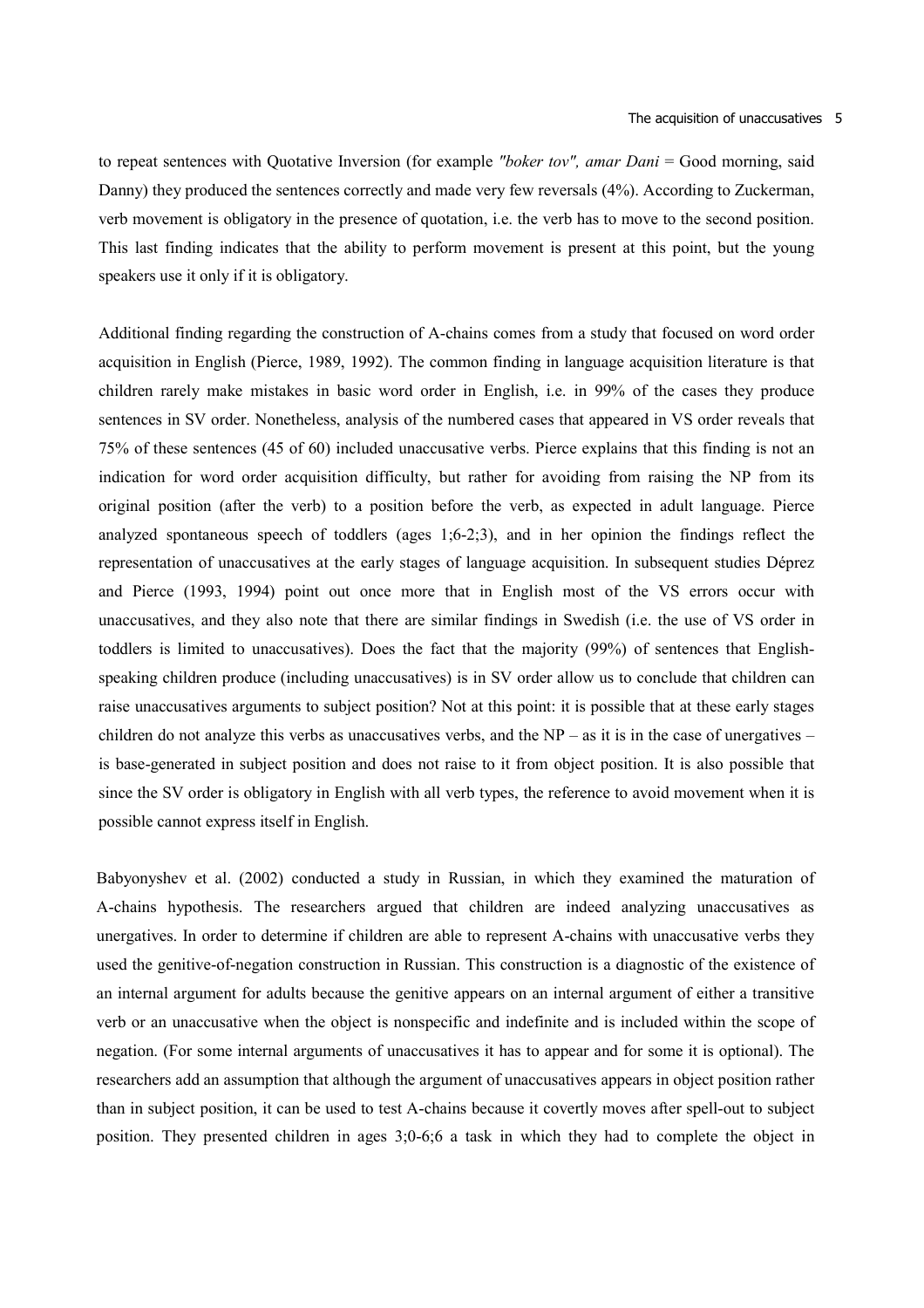sentences with an unaccusative verb. The children had notable difficulty using the genitive in this task, but were able to produce it with transitive verbs. Babyonyshev et al. concluded that the children failed to produce the genitive case because they could not represent the A-chain, in line with Borer and Wexler's hypothesis. They suggested that the children in fact analyze the object of the unaccusative verb as a subject of an unergative verb, without A-movement. It should be noted, however, that the assessment of A-chains in this experiment was rather indirect (as the object actually does not move before spell-out to subject position in Russian), and that the experiment and the target sentences were complicated for several reasons (the use of negation, genitive, and the fact that genitive is not always obligatory on internal arguments), so there could be several sources for the failure of the children to produce a genitive in these negative construction other than a deficit in A-chains.

The series of experiments we conducted in Hebrew examined in a more direct fashion whether young children distinguish between unaccusatives and unergatives and are aware of their different syntactic requirements; whether they are able to perform A-movement and produce unaccusatives in SV order at early stages; and whether they prefer, at these stages, to use the VS order with unaccusative verbs. If, indeed, children lack the ability to produce argument chains as Borer and Wexler (1987) argued, we expect that they will either generate all their unaccusatives in VS order, i.e. without movement, or parse unaccusatives as unergatives (as Babyonyshev et al., 2002 argue), and in this case produce it consistently in SV order. On the other hand, if they can generate the same unaccusatives both in VS order and in SV order, this would indicate that they have the ability to represent argument chains. The assignment of an unaccusative representation to unaccusative verbs will be tested using possessive datives, which indicate the existence of an internal argument.

Experiment 1 analyzed the occurrences of SV and VS sentences with unaccusative verbs and compared them to unergatives and reflexives in spontaneous speech. Experiment 2 tested the repetition of sentences that include unaccusatives in SV and VS orders and compared them to SV and VS orders with transitive verbs. Experiment 3 compared the repetition of SV sentences with unaccusatives and unergatives. Experiment 4 tested story retelling with SV sentences with unaccusatives, unergatives, and reflexives as well as VS with unaccusatives. Experiment 5 tested story retelling with SV sentences with unaccusatives in which the subjects were pronouns and proper names. Experiments 6 and 7 tested the production of unaccusatives with possessive datives, Experiment 6 did it in a repetition task of SV sentences, and Experiment 7 did it in a story retelling task.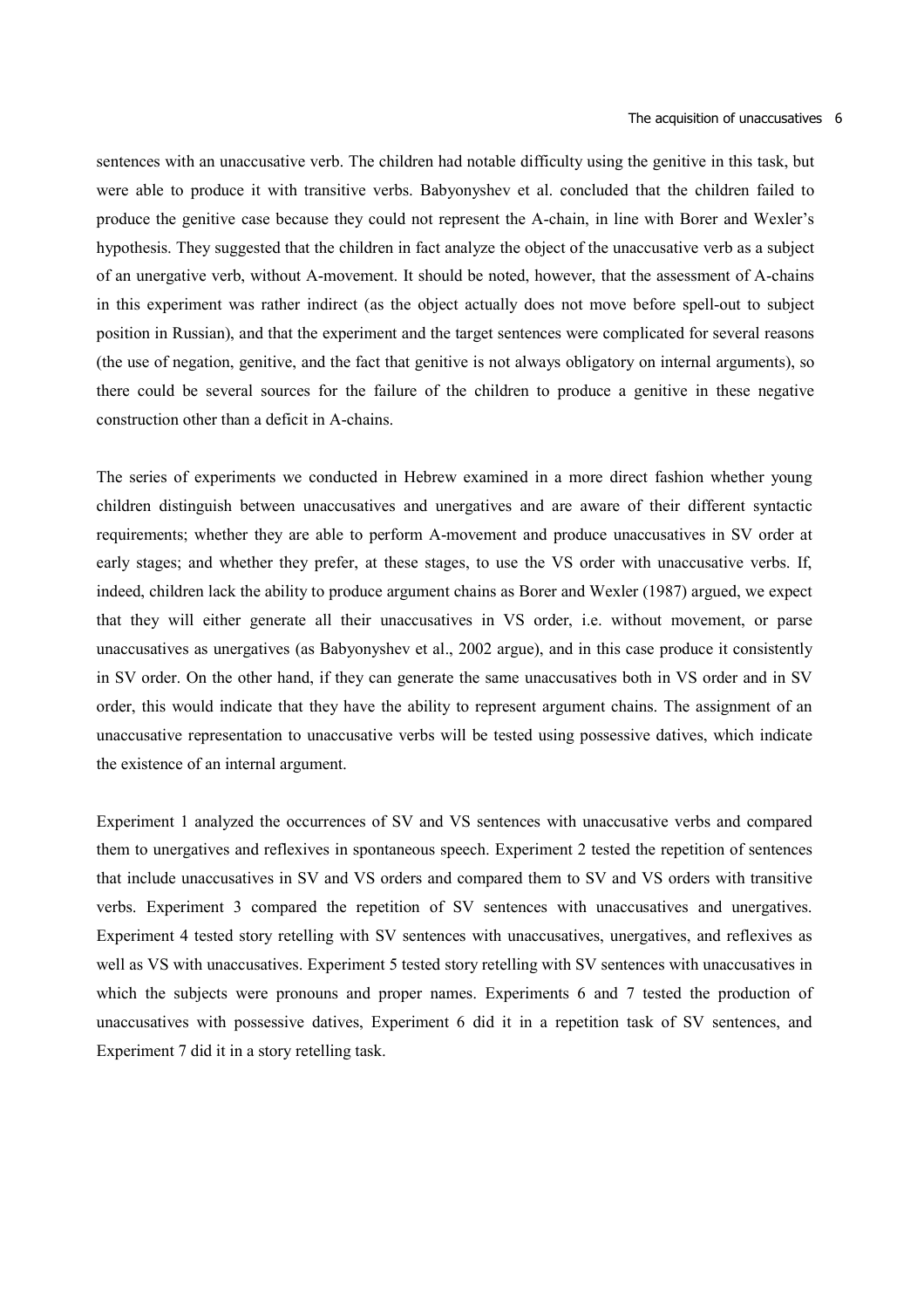#### **Experiment 1: Analysis of spontaneous speech**

The speech of 21 children between the ages 1;6 and 2;11 was analyzed in order to determine if, at this early stage of language acquisition, they produce only unaccusatives that match the deep structure representation (VS order), or whether they produce SV order with unaccusatives as well, and which of these word orders they prefer. We also compared unaccusatives to two other types of intransitive verbs which do not include A-movement, unergatives and reflexives, in order to determine if there is a difference in subject-verb order between the three verb groups, i.e. whether young children already distinguish between these three types of verbs and their requirements with respect to word order. If, indeed, children prefer not to produce A-chains or are unable to produce them, they will favor the structure that does not involve movement. In this case we will expect to find more utterances in VS order (*nishbera ha-ke'ara* = broke the-bowl) compared to SV order (*ha-ke'ara nishbera* = the-bowl broke) among the unaccusatives, or maybe even to see only VS sentences with unaccusatives. If, on the other hand, their speech contains also unaccusatives with Amovement to the position before the verb, namely unaccusatives that are produced in SV order, it will suggest that, contra to Borer and Wexler's prediction, even at this very young age children can represent Achains and exhaust the optionality in the unaccusative structure.

The unaccusatives were compared to two other types of intransitive verbs: unergatives and reflexives. Unergatives verbs: the NP is base-generated in subject position (Danny laughed, Tammy danced), i.e. the deep structure of these verbs is SV order. Unlike unaccusatives, this type of sentences is not derived by movement, and therefore we do not expect to find any word order errors in this verb group.

Reflexive verbs: the comparison of reflexive verbs (such as *hitkale'ax* = wash-self and *histarek* = combself*)* to unaccusatives is interesting because two different hypotheses regarding their deep structure are found in the literature. One hypothesis holds that reflexives resemble unaccusatives. According to this view, the SV order of a sentence that includes a reflexive verb is a result of movement of the object to a position before the verb, as is the case with unaccusative verbs. The other hypothesis suggests that the deep structure of reflexives resembles the deep structure of unergatives in that for both verb types the argument originates in subject position (Reinhart, 1997; Reinhart & Siloni, 2004). If young children indeed do not have A-chains, this would allow an evaluation of the two theories: If it turns out that in sentences with reflexives the NP is located in subject position and not in object position – like unergatives and unlike unaccusatives – it will support the second hypothesis regarding the analysis of reflexives according to which the argument of reflexives is not base-generated in object position.

We will also distinguish between full NPs and pronouns in each of the structures. While full NPs like "the teddy bear" can stand either before the unaccusative verb or after it, proper names, pronouns (weak, unstressed pronouns), and close family-member terms (daddy, grandma) appear in Hebrew only in pre-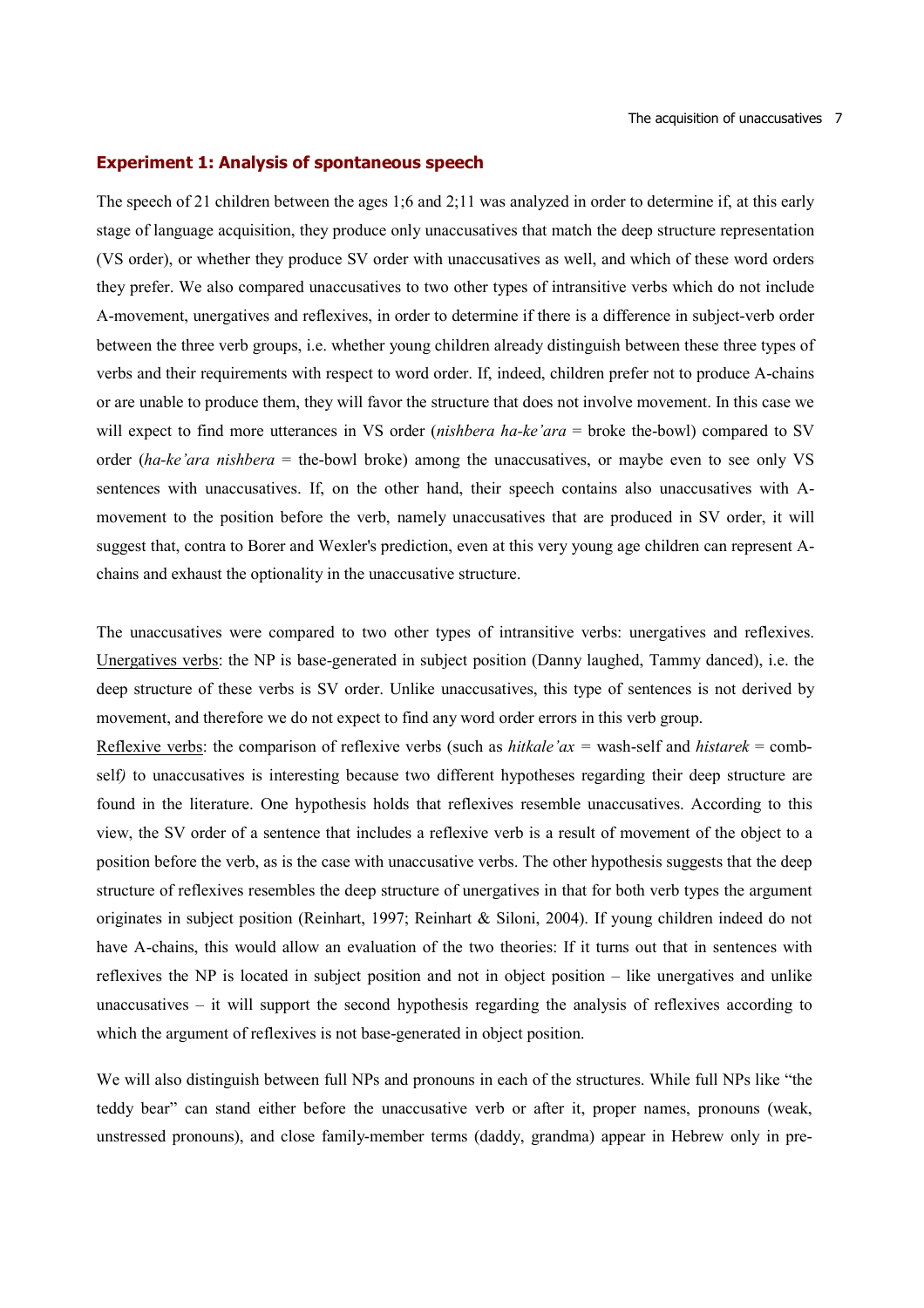#### The acquisition of unaccusatives 8

verbal position, post-verbal pronouns or proper names are ungrammatical, as can be seen in examples ((7), (8)).

(7) a. ha-dubi nafal

the-teddy bear fell

- b. Danny nafal Danny fell
- c. aba nafal daddy fell
- d. hu nafal
	- he fell
- (8) a. nafal ha-dubi
	- fell the-teddy bear
	- b. \* nafal Danny
		- fell Danny
	- c. \* nafal aba fell daddy
	- d. \* nafal hu
		- fell he

In the structure "He fell" or "Danny fell" the pronoun or the proper name are generated inside the verb phrase, as a complement, but unlike other NPs in the unaccusative structure their movement to a position before the verb (probably outside the  $VP<sup>3</sup>$ ) is obligatory. Since pronouns and proper names behave differently from other NPs (i.e. undergo obligatory movement), we will analyze their occurrences separately from instances of full NPs.

## *Method*

### *Participants*

Participants were 21 children (10 girls, 11 boys) ages 1;6-2;11 (mean age 2;5). All the children were native speakers of Hebrew with normal language development.

<sup>&</sup>lt;sup>3</sup> The different behavior of pronouns and proper names, compared to full NPs cannot be, as it is in the case of clitics for instance, phonological in nature, because it applies to long proper names like "Jonathan" as well. Similarly, it cannot get an analysis similar to that of constraints on pronouns in double object constructions, because proper names behave differently from pronouns here: \*"Ron natan matana la"= "Ron gave a present to-her", but "Ron natan matana le-Noga"='Ron gave a present to-Noga'. A possible explanation for the behavior of pronouns and proper names with unaccusatives might be that Nominative case checking within the VP can only apply to full NPs but not to pronouns and proper names. Pronoun and proper names might require structural case checking, which is possible only in a spec-IP, which means that they must move out of the VP.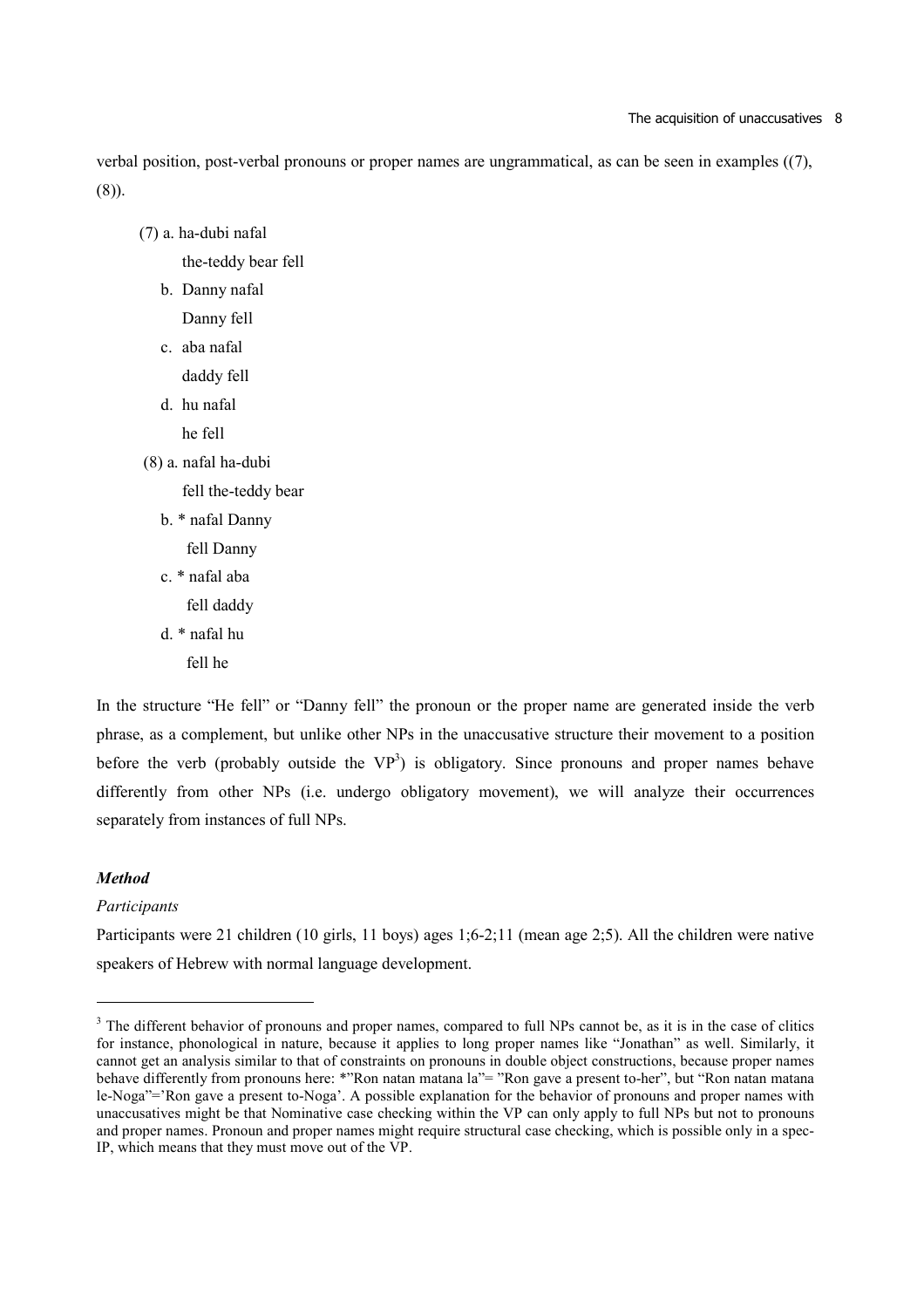### *Materials and design*

The speech transcripts were taken from CHILDES (Berman, 1985; Berman & Dromi, 1984; MacWhinney, 2000) and included 177 utterances with intransitives. We counted the number of unaccusatives, unergatives and reflexives in every transcript, and checked how many times the order was VS and how many times it was SV for each verb type.

For classifying verbs as unaccusatives, both semantic and syntactic criteria were used:

# Semantic criterion:

Verbs were classified as unaccusatives if they were of the three types of unaccusatives that were described by Levin and Rappaport-Hovav (1995): change of state caused by external factor verbs (*shattered*), change of place caused by internal factor verbs (*came*), and appearance and existence verbs (*appeared*).

### Syntactic criteria:

- 1. Both VS and SV order are acceptable with the verb (e.g. *nafal ha-kadur* = the ball fell, *ha-kadur nafal* = fell the ball), without a non-subject trigger before the verb.
- 2. It is possible to insert possessive dative between the NP and the unaccusative verb (Borer  $\&$ Grodzinsky, 1986) (e.g. *nafal li ha-kadur* = fell **to-me** the ball).
- 3. The VS utterance that includes the verb and a feminine or plural NP is relatively acceptable even with a default masculine agreement on the verb (e.g. *nigmar ha-kola* = finished-mas the-coke-fem).

Reflexives were identified by their semantic definition (verbs in which the subject performs the action on himself) and by a linguistic test: in Hebrew, reflexive verbs take instrumental case (it is possible to add *be'emca'ut…* = using… to the sentence: *ha-yeled histarek be'emcaut mivreshet* = the boy combed using a brush). Unergatives were identified by the semantic definition, which classifies them as denoting events in which the subject is perceived as actively initiating or actively responsible for the action expressed by the verb, and by not meeting the criteria for unaccusatives and reflexives.

#### *Results*

Every utterance the children produced and included intransitive verb (unaccusative, reflexive or unergative) was noted, even if it was a repetition after an adult or after himself. A total of 177 utterances with intransitive verbs were produced. Table 1 summarizes the distribution of the relevant utterances with respect to word order and NP type.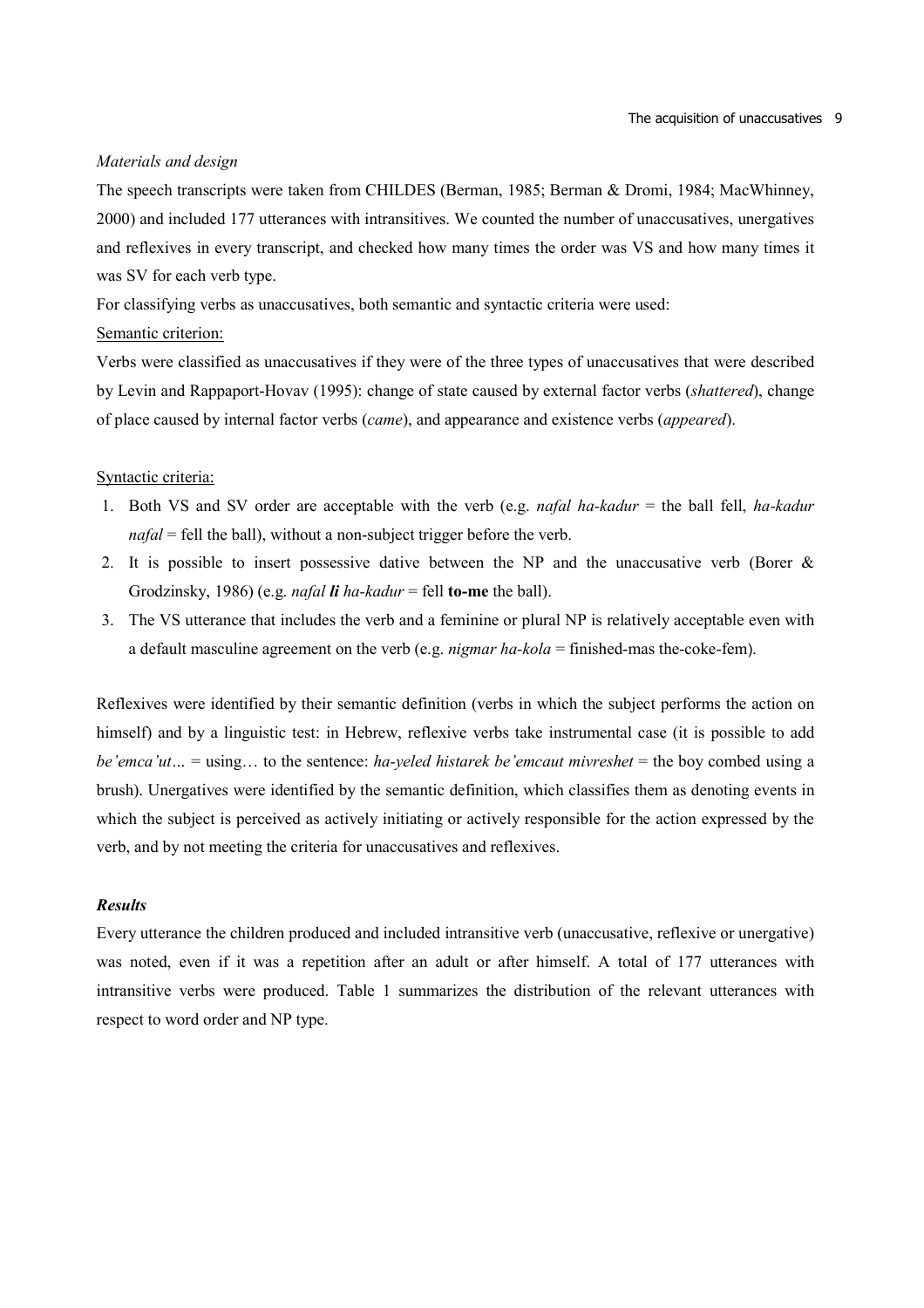#### The acquisition of unaccusatives 10

|           | Unaccusatives  |             |                | Unergatives | <b>Reflexives</b> |             |  |
|-----------|----------------|-------------|----------------|-------------|-------------------|-------------|--|
|           | <b>Full NP</b> | Pronoun/    | <b>Full NP</b> | Pronoun/    | <b>Full NP</b>    | Pronoun/    |  |
|           |                | Proper name |                | Proper name |                   | Proper name |  |
| <b>VS</b> | $9(50\%)$      | $1(2\%)$    | 1(5%)          |             | O                 |             |  |
| <b>SV</b> | $9(50\%)$      | 57 (98%)    | 21(95%)        | 76 (100%)   | $\theta$          | $3(100\%)$  |  |
| total     |                | 76          |                | 98          |                   |             |  |

Table 1. Number and percentage of intransitive utterances in SV and VS order

The results show that the same number of utterances with unaccusatives were produced in SV order and in VS order; half of the utterances that included an unaccusative verb and full NP were produced with movement of the object to subject position. Therefore we can conclude that children can perform Amovement even before they are two years old. Furthermore, two of the utterances with unaccusatives included possessive datives, what indicates that the children analyze the NP in these sentences as internal argument (according to Borer & Grodzinsky, 1986, possessive datives are assigned to internal argument). On the other hand, the group of unergatives, in which the NP is base-generated in subject position, includes only one utterance with NP in object position. In other words, among the unergatives there are significantly more utterances in SV order than in VS order ( $\chi^2$  = 36.36,  $p$  < .0001). The only unergative utterance in VS order was *boxe tinok* = cries baby (Yahel, 2;3)<sup>4</sup>.

The number of times that the full NP appears after the verb in unaccusatives was significantly larger than with unergatives ( $\chi^2$  = 10.9, *p* < .001). This indicates that young children distinguish between the two types of intransitive verbs, and use both VS and SV orders only when it is grammatical in Hebrew, namely with unaccusatives.

The analysis of the utterances that included pronouns and proper names reveals that they were produced properly preverbally in the overwhelming majority of the cases for both unaccusatives and unergatives (98% and 100% of the cases, respectively). That is, when object movement is obligatory (i.e. the object is a pronoun or a proper name) the children apply it in most of the times.

As for the production of verbs of different types, the findings (presented in the bottom row of Table 1) show that Hebrew-speaking children do not refrain from using unaccusatives, and they produce both unergative and unaccusative verbs. The findings also show that the young children rarely produced reflexives in the corpus we examined, but this might have been due to absence of relevant contexts (such as bathing) in these random spontaneous speech samples.

<sup>&</sup>lt;sup>4</sup> Another girl (Alita 1:8) repeated this phrase few times while asking "mi boxe tinok?"=\*'who cries baby?'. Since the context suggested that she meant "Who cries? Baby?", we excluded it. Nonetheless, it is possible that toddlers comprehend the verb "cry" as unaccusative – something that the baby is not responsible for.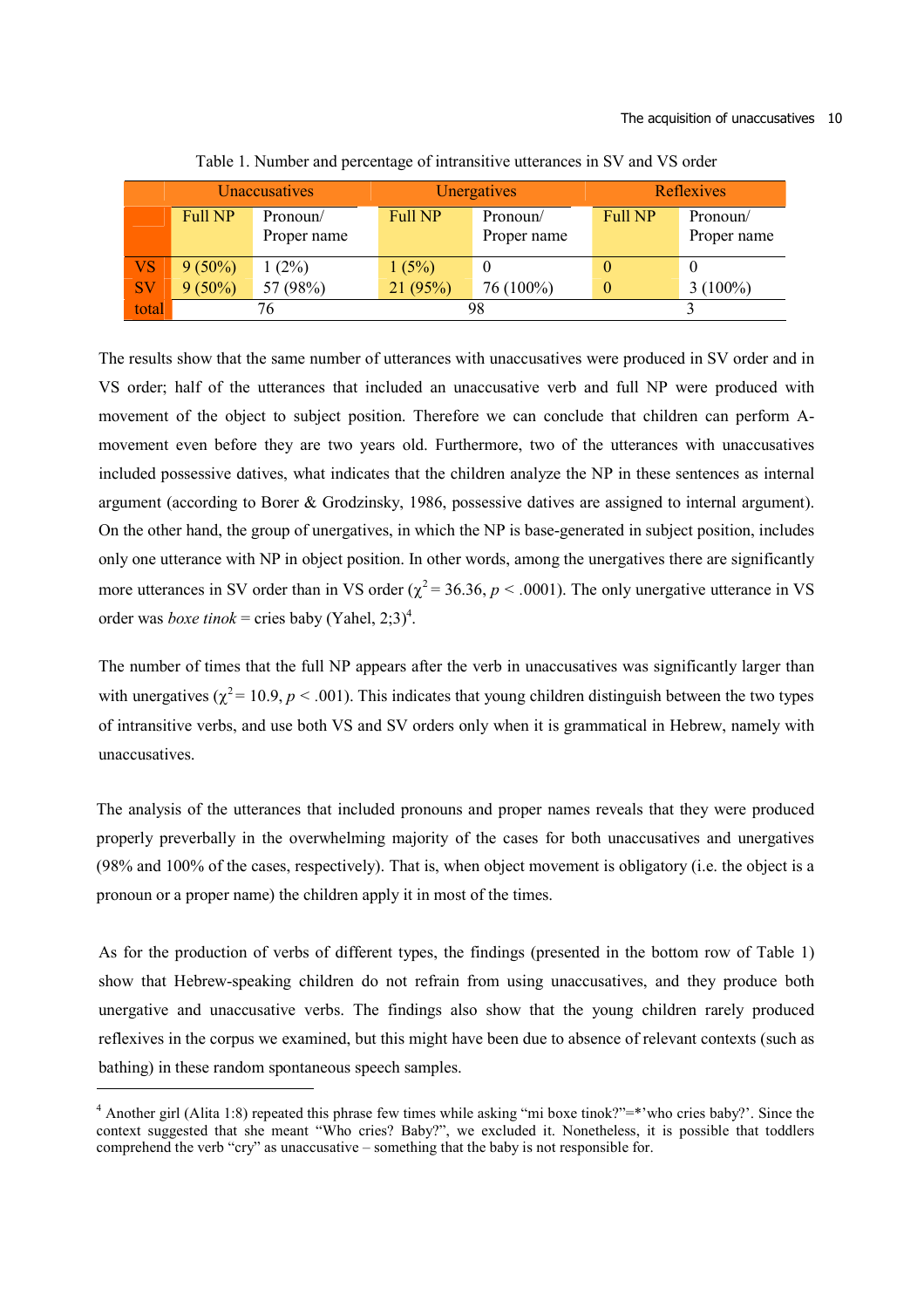As for ages, there was no significant difference in the rate of VS compared to SV order that related to age within the group of children. Unaccusatives with full NP were produced in our samples starting from the age of 2;1, and at this age both SV and VS utterances were already seen at the children's speech. The first unaccusatives in the corpus were produced at age 1;11, with pronouns and names.

## Interim discussion – Experiment 1

Several conclusions emerge from Experiment 1. First, the finding that toddlers under the age of 3 produced the unaccusatives in both VS and SV orders implies that they are capable of representing an A-chain that links the original position of the NP after the verb with its new, movement derived, subject position. Contrary to Borer and Wexler's hypothesis (1987), children master the argument-chain movement before they are 2 years old.

Second, children do not use SV and VS order randomly in all verb types but only in the unaccusative group. All the unergatives except one were produced in SV order. Considering this data, we can conclude that at a very young age children distinguish between different kinds of intransitives and represent unaccusatives and unergatives differently.

Additional finding comes from the comparison of full NPs versus pronouns and proper names. Unaccusatives and unergatives show similar pattern when pronouns or proper names are involved: the children produce the pronoun/proper name before the verb in 133 out of 134 utterances. If indeed pronouns and proper names are base-generated, like other NPs, inside the VP, this finding highly supports the suggestion that young children do master A-movement and A-chains. It is important to note that in adult language there is no optionality in the case of unaccusatives that involve pronouns or proper names, thus it is reasonable to assume that the children regard this movement (if indeed pronoun/proper name movement occurs) as obligatory<sup>5</sup>.

Another interesting finding is the distribution of full NPs compared to pronouns and proper names (unaccusatives: 18 full NPs, 58 pronouns/proper names; unergatives: 22 and 76, respectively).<sup>6</sup>

Unlike unaccusatives and unergatives, reflexives were rare in the corpus we examined. Nonetheless, it should be noted that all the occurrences with reflexives were of SV order. However, this cannot be taken as

<sup>&</sup>lt;sup>5</sup> There is, however, another possible explanation by which pronouns, unlike full NPs, are base-generated in spec IP. In this case the location of the pronoun can argue not for a movement but for the existence of functional node above VP. Nonetheless, it will be difficult to justify the analysis that proper names, that behave similarly to pronouns in this case, appearing only preverbally, are also base-generated in spec IP.

<sup>&</sup>lt;sup>6</sup> A possible account would have claimed, assuming that pronouns are base-generated outside the VP, that the wide use of pronouns enables the children to avoid from raising the NP from object to subject position in unaccusatives. However, the fact that the distribution ratio of pronouns and full NPs is almost equal in unergatives, and is not characteristic only of unaccusatives (3.2 in unaccusatives, 3.4 in unergatives) rules this explanation out.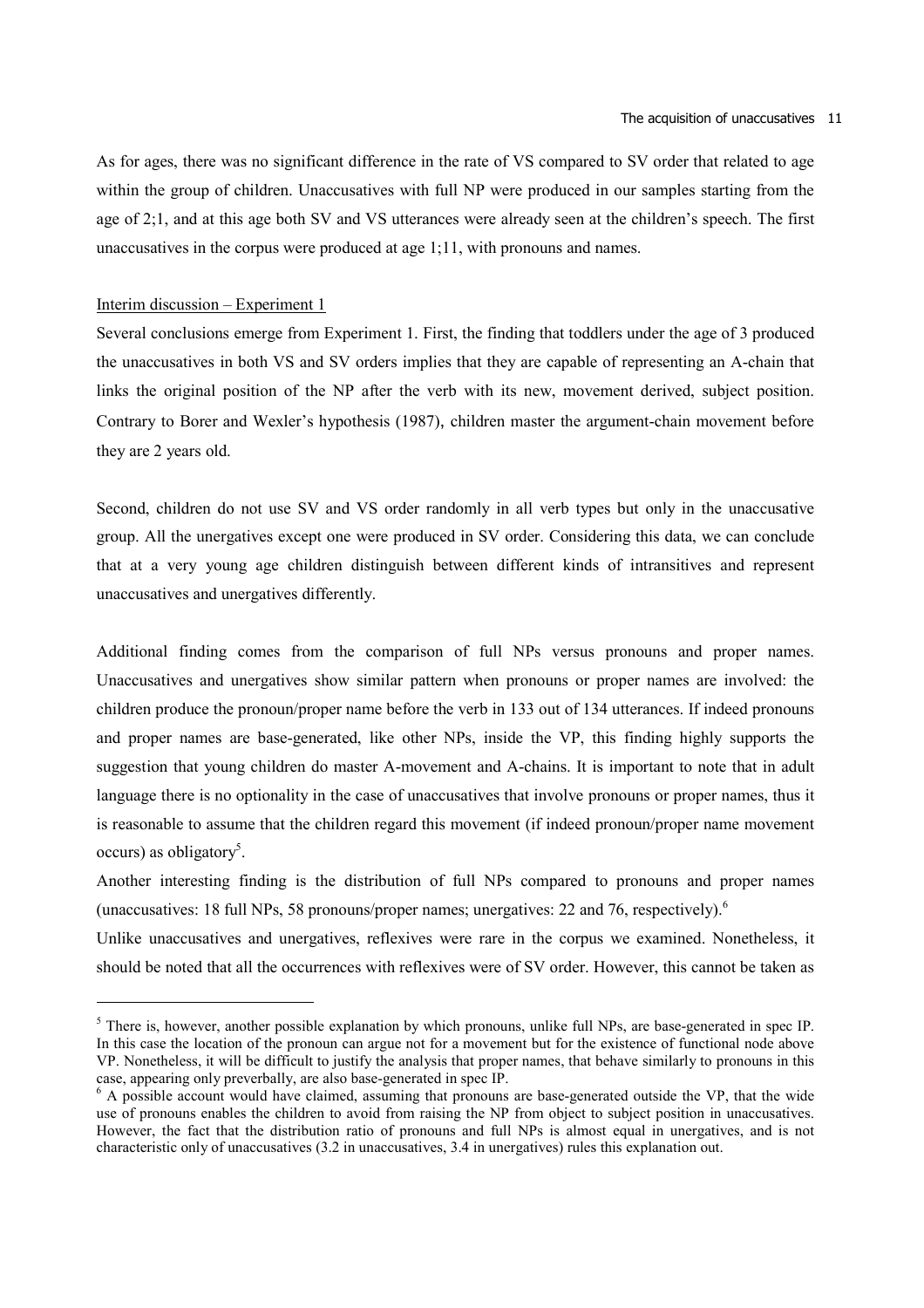an argument for the deep structure of sentences with reflexives, not only because the small number of data points does not allow for any conclusion about their representation, but also because given that we have shown that A movement is not problematic for the participants, and therefore we cannot conclude whether the SV order was base-generated or derived by movement.

To summarize, Experiment 1 shows that even before they are two years old, children distinguish between different types of intransitive verbs and are aware of the word orders that are associated with each type. The unaccusative verb, which can appear both before and after the subject NP in Hebrew adult language, appears in both orders in the young children's language as well.

### **Experiment 2: Repetition of unaccusatives in SV and VS order**

Experiment 1 indicated that equal number of sentences with unaccusative verbs were produced in SV and VS orders. Nonetheless, only 18 utterances in the corpus included full NP, and therefore in order to enlarge the relevant data base, the next step was to use a different experimental design, one that enables the selection and control of the target sentences. In Experiment 2 we used repetition task in order to test children's ability to produce VS and SV sentences with different types of verbs. The repetition task allows a window into children's syntactic abilities, because when a child repeats a sentence she is not just passively copying it, but actively reconstructing it (Lust, Flynn & Foley, 1996). This task was chosen since it can reveal the difficulty in different syntactic structures according to the child's repetition pattern. Children can only repeat structures they already acquired, and therefore the comparison of sentences that are repeated correctly and sentences with errors can indicate the stage of syntax acquisition. Indeed, if the child repeats all the sentences correctly we cannot draw any conclusion about acquisition, because the correct repetition might have merely been verbatim. But if we compare two sentences that are equal in length and constituents, and the child has difficulty with only one of them, it will be possible to conclude that the problematic structure is unavailable at this point.

The experiment tested the children's ability to produce unaccusatives in VS and SV orders, and included also transitive verbs in VS and SV orders for comparison.

#### *Method*

#### *Participants*

Eighteen children were tested in 3 age groups: 6 children ages 2;3-2;8 (4 girls, 2 boys), 6 children ages  $2;11-3;4$  (4 boys, 2 girls), and 6 children ages  $3;6-3;10$  (4 boys, 2 girls). All the children were native speakers of Hebrew with normal hearing and no language disorders.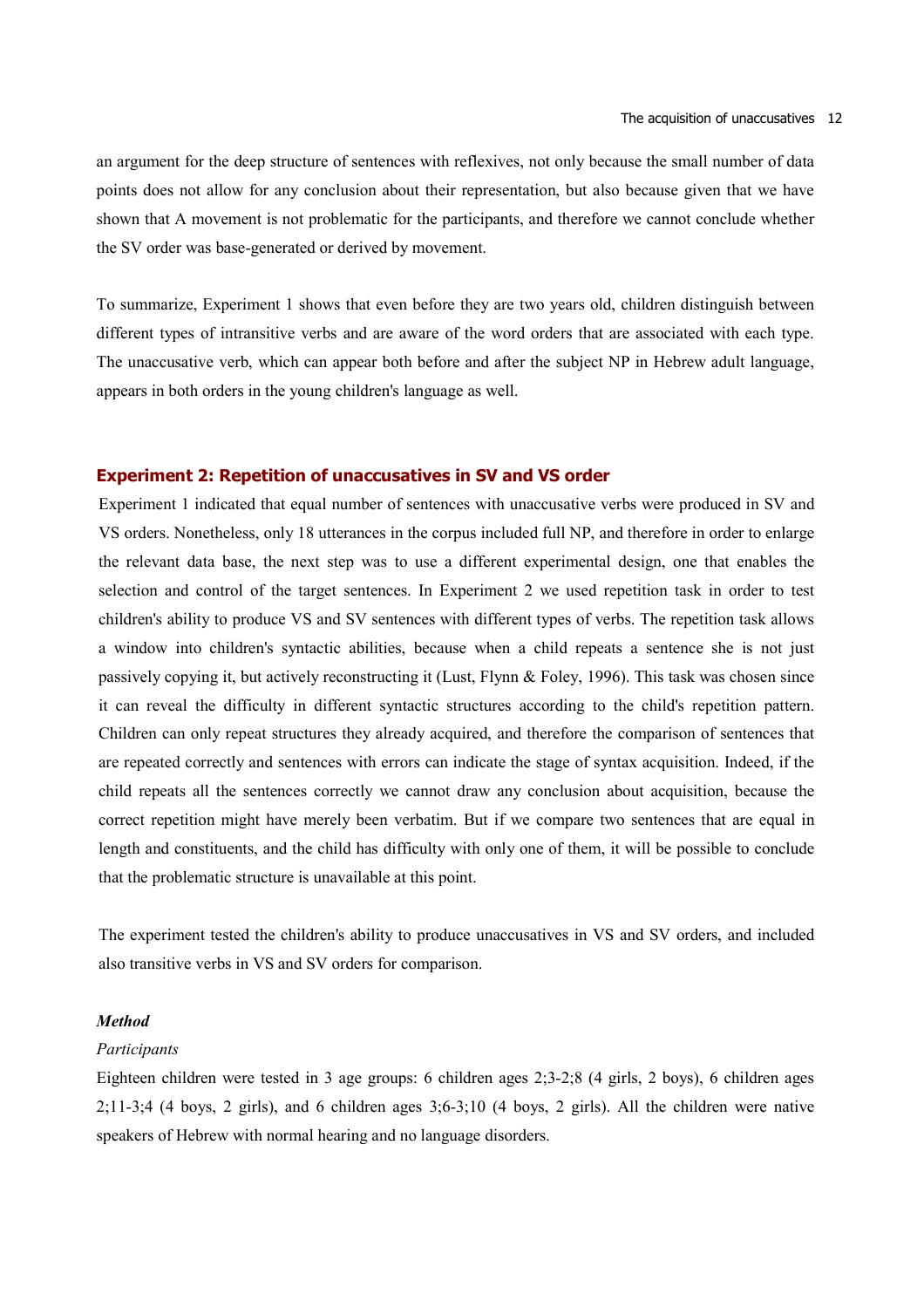### *Procedure*

The children were asked to help "Shoko" the puppet. They were told that Shoko is very shy, and does not speak to adults, and in order to help him they have to repeat the sentences that they hear as accurately as they can. The two older groups responded very well to the task and found it easy and enjoyable. However, the task turned out to be inadequate for the younger children (2;3-2;8). After few trials in which they failed to cooperate and refused to help Shoko, they were given an alternative task: building a tower up "to the sky". They were asked to repeat after the experimenter as accurately as they can, and for each sentence they repeated they were awarded with a block and added it to the tower.

### *Materials*

The experiment included 40 sentences in VS and SV order with unaccusative verbs  $((9),(10))$  and transitive verbs  $((11),(12))$ . All the sentences started with a temporal adverb (*etmol* = yesterday) to allow for the transitive verbs to raise to a position before the subject. The younger group was given only the 20 unaccusative sentences. We introduced 10 sentences of each type in a random order.

(9) etmol nigmera ha-uga

yesterday finished the-cake

(10) etmol ha-xalav nigmar

yesterday the-milk finished

(11) etmol lavsha xen sveder

yesterday wore Xen sweater

(12) etmol ha-safta ciyra praxim yesterday the-grandmother drew flowers

### *Results*

The results, seen in Table 2, show that all age groups were able to produce sentences with unaccusative verbs in both SV and VS order. The difference between SV and VS order in unaccusatives was nonsignificant in all the three groups ( $\chi^2$  = 2.60, *p* = .11 for the young group). Nonetheless, the repetition task was informative as for the children's ability to represent syntactic structures – the same children performed poorly on sentences that involved transitive verb movement (11) (Triggered Inversion, Shlonsky, 1997). The difference between AVSO and ASVO sentences was significant in the two groups that repeated transitives ( $\chi^2$  = 50.9, *p* < .0001, for the middle group;  $\chi^2$  = 43.93, *p* < .0001 for the older group). In both groups the common error in AVSO sentences was reversals of the subject and the verb to create ASVO order. In total, 72 out of 76 errors in transitives (95%) were reversals.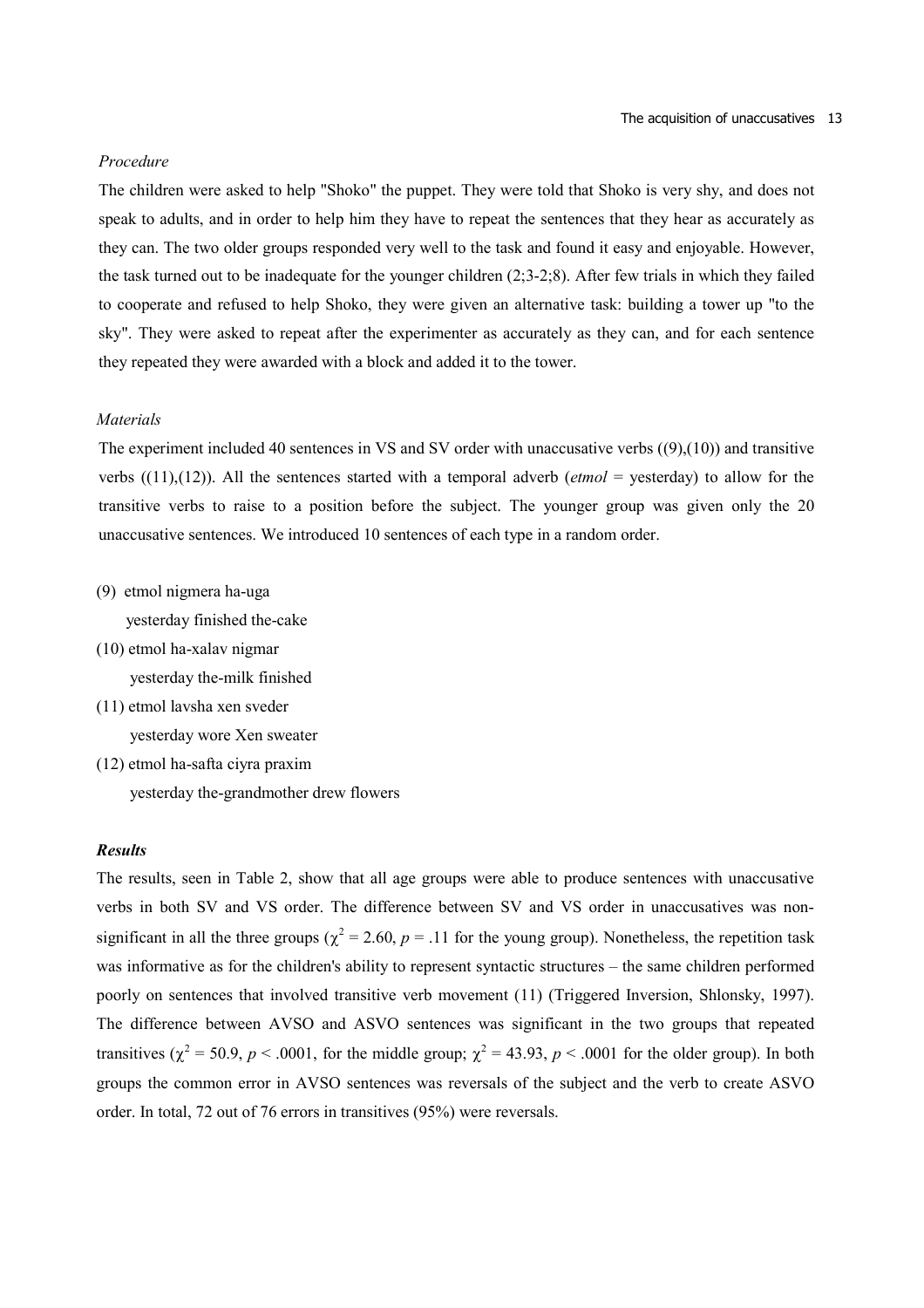Children at the middle and young groups tended to omit the temporal adverb. Omission of the temporal adverb accompanied with correct subject-verb order repetition was not treated as error. Except for one girl at the young age group (whose age was 2;7), all the unaccusatives were repeated correctly in at least 8 cases (80%). Namely, the pattern of good repetition of both SV and VS with unaccusatives was present even for the youngest girl in the young group, who was 2;3.

| Age        | Unaccusative VS | Unaccusative SV | <b>Transitive VSO</b> | <b>Transitive SVO</b>    |
|------------|-----------------|-----------------|-----------------------|--------------------------|
| $2;3-2;8$  | $82\% (49/60)$  | $92\% (55/60)$  | -                     | $\overline{\phantom{0}}$ |
| $2:11-3:4$ | $100\% (60/60)$ | $97\% (58/60)$  | $30\% (18/60)$        | $93\% (56/60)$           |
| $3;6-3;10$ | $100\% (60/60)$ | $100\% (60/60)$ | $43\% (26/60)$        | $98\% (59/60)$           |

Table 2. Repetition task performance in different types of sentences: % correct (correct/total)

#### Interim discussion – Experiment 2

The repetition task also shows that even at the age of 2;3 children can repeat unaccusatives in SV order not differently than in VS order. At the same time, they fail to repeat sentences with verb movement to C (with transitives), which indicates that they can already move NPs from object to subject position, but they still cannot (or prefer not to) move the verb to  $C^7$ .

In other words, Experiment 2 also shows that children at the age of 2;3 are capable of producing sentences that involve object-to-subject position movement. It is possible, of course, that there is a stage at which they lack this ability, but this stage must be prior to the age of 2;3, and maybe – according to the results of Experiment  $1$  – prior to the age of 2;1. In Experiment 3 we tested the production of unaccusatives in 2;2 year olds.

 $<sup>7</sup>$  A possible explanation for the difference between movement of the subject of unaccusatives and verb movement to</sup> C is that children have difficulties only when the movement results in lack of adjacency between the verb and its arguments, or to ambiguity with respect to thematic role assignment. So they can repeat an SV sentence with unaccusatives because the verb is still adjacent to its argument, and there is only a single thematic role to assign, but they cannot repeat a sentence with a transitive verb in C, before the subject and the object, because the verb ceases to be adjacent to its theme, and there are two thematic roles to be assigned. This might also be the source for the difference between the early acquisition of movement of the subject in unaccusatives and the late acquisition of verbal passive in English. In the case of unaccusatives there is only one thematic role, and this might be the reason that there is no difficulty even in the presence of movement of the argument. But in the case of passives, there are two possible thematic roles (i.e. Theme and an implicit Agent) and this might make the movement problematic (see Fox & Grodzinsky 1998 for an analysis of the origin of the difficulty in the acquisition of passive).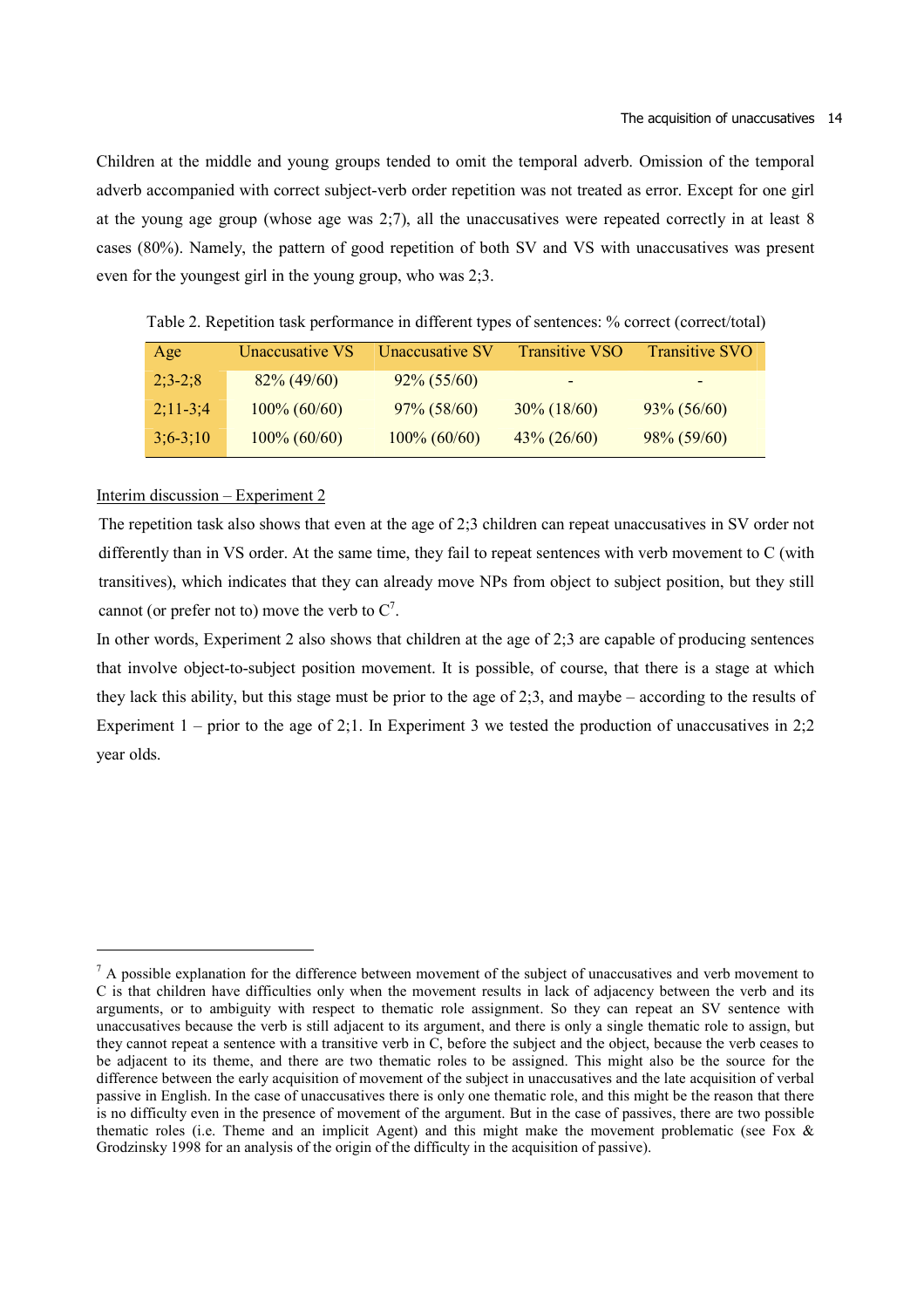# **Experiment 3: Repetition of SV order with unaccusatives and unergatives**

Another experiment was aimed at directly comparing the ability of young children to repeat SV sentences with unaccusative verbs and SV sentences with unergative verbs.

### *Method*

# *Participants*

The participants were 60 children ages 2;2-3;10: 21 children ages 2;2-2;9, 19 children ages 2;10-3;2, and 20 children ages 3;3-3;10.. All the children were native speakers of Hebrew, with normal language development and no hearing impairment.

### *Procedure*

As in the second experiment, the children were asked to repeat sentences. The motivation was, again, helping a shy puppet or building a block tower up "to the sky".

# *Materials*

20 sentences in SV order – 10 with unaccusatives (13) and 10 with unergatives (14).

(13) etmol ha-misxak hitparek ba-xeder

yesterday the-game collapsed in the room

 (14) etmol ha-sus dahar ba-sade yesterday the-horse galloped in the-field

## *Results*

As can be seen in Figure 1, the performance of the children in the repetition of both SV sentences with unaccusative verbs and of SV sentences with unergative verbs was high (93.5% and 93.8% respectively for the group). The repetition of the two verb types did not differ significantly, in any of the age groups, and did not differ for the whole group,  $t(59) = 0$ ,  $p = .87$ .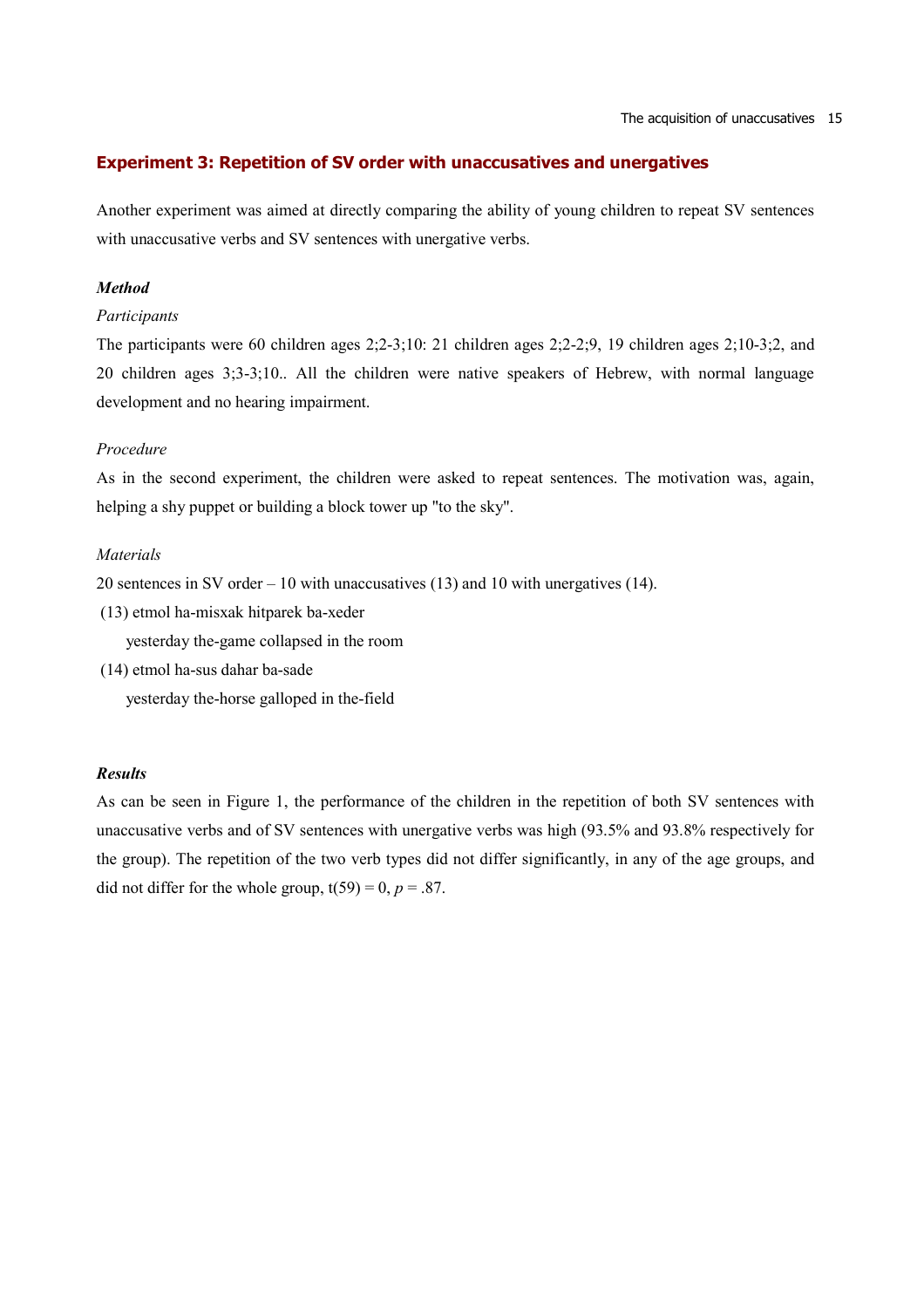

Figure 1. Repetition of SV sentences with unaccusatives and unergatives – percent correct

# **Experiment 4: Story retelling – unaccusatives in VS and SV order**

In Experiment 4 we tested more natural production of unaccusatives, by means of a story retelling task. The children in this experiment were younger than the children that attended Experiment 3 – between year-anda-half and two years old.

# *Method*

# *Participants*

The participants were 30 children ages 1;6-2;0. All the children were native speakers of Hebrew with normal language development and no hearing problem.

# *Procedure*

A story retelling task was used. The children were looking at an illustrated story, and the experimenter or the mother were reading it to them enthusiastically, with matching facial expressions and gestures, in order to keep the child as attentive and focused as possible. After reading the relevant sentences, the child was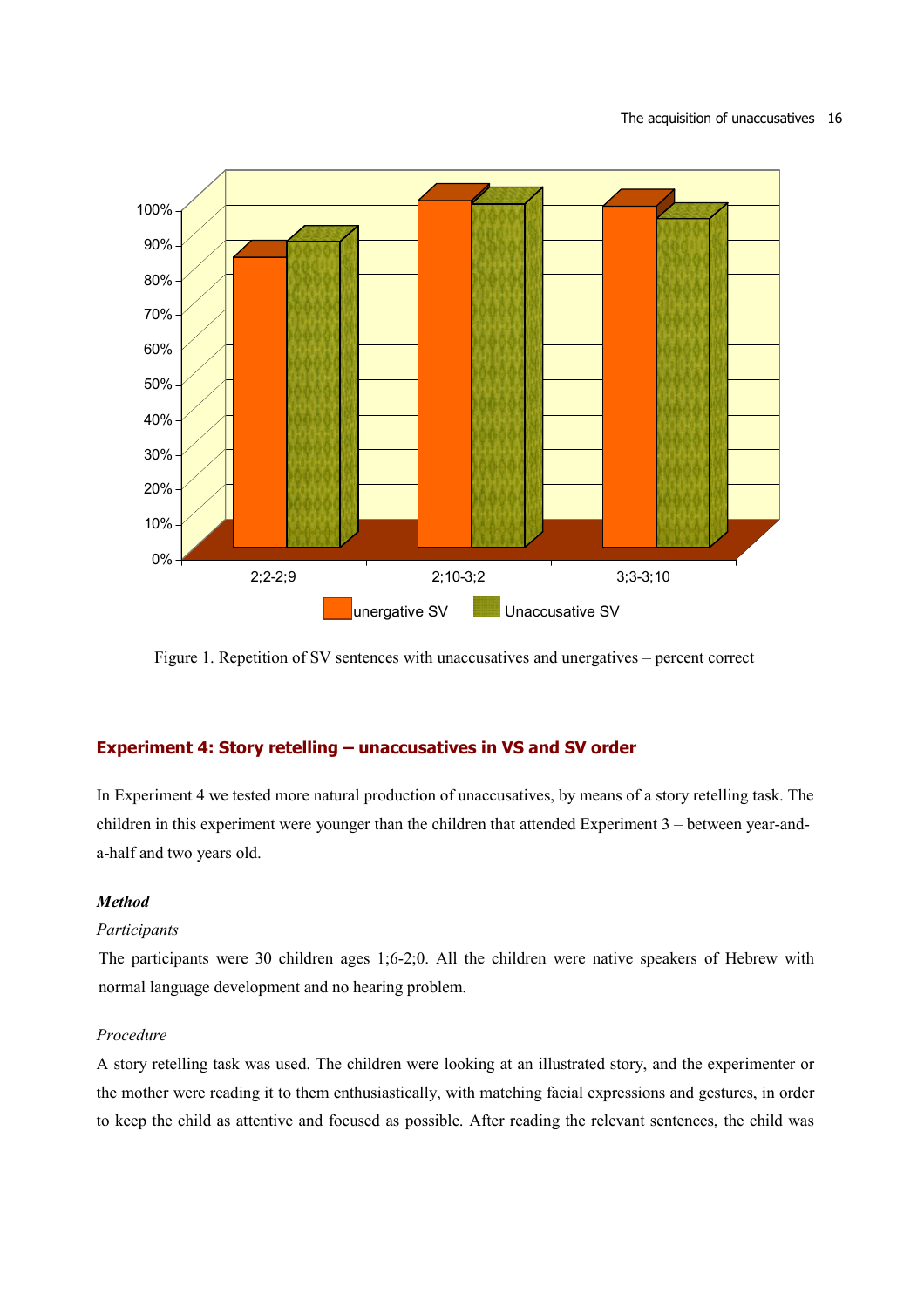asked to retell the story (in fact, repeat each sentence). See Figure 2 for an example of one of the story pages. The retelling was taped and transcribed. Due to the young ages of the children, every session lasted several hours that were necessary to get acquainted with the child and to complete the retelling of the whole story.

# *Materials*

The whole story included 57 intransitive verbs, Experiment 4 compared 37 of them, which included a full NP subject: 8 SV unaccusatives, 8 VS unaccusatives, 11 unergatives, 10 reflexives.



Figure 2. An example of one of the story pages

*('A box with tiny colorful cake-candies was standing on the table. Suddenly, daddy sneezed, the box wobbled, then it fell down, the candies scattered on the table and on the carpet, and the carpet got dirty')* 

### *Results*

Only 17 out of 30 children who participated in the experiment were able to repeat more than two sentences out of the 57, and only these children (ages 1;9-2;0) were included in the analysis. For these children, a total of 134 unergative SV, 145 reflexive SV, 111 unaccusative SV and 113 unaccusative VS sentences were read. The 13 other children, who produced only two or less full sentences in response to the 57 story sentences had mainly no-responses, and in the few utterances that they did produce they typically produced single word utterances, mainly a single verb, or only the final word, in response to all types of target sentences.

First we compared unaccusatives with full NPs in SV and VS orders. There was no significant difference between the two orders: 36% of the SV sentences were produced as full sentences compared to 40% of the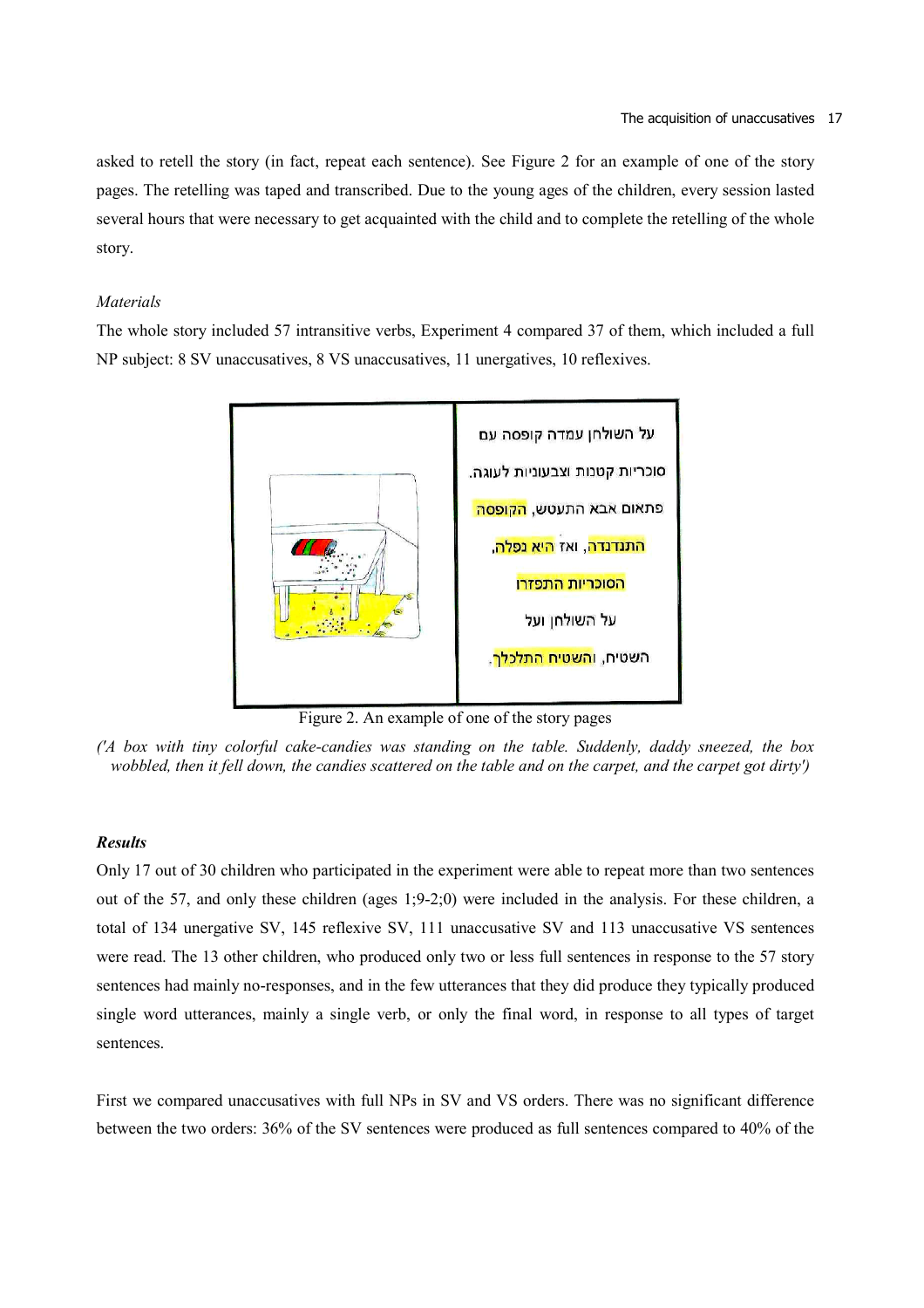VS sentences,  $t(16) = 0.85$ ,  $p = .35$ . The children aged 1;9-1;10 produced less full utterances of all types than the children who were 1;11-2;0 but even the youngest child was able to produce the unaccusatives in both VS and SV order (as well as the SV sentences with unergatives and reflexives).

Another analysis compared the production of SV unaccusatives and the production of SV unergatives and SV reflexives. No significant difference between the verb types was detected,  $F(2,32) = 1.32$ ,  $p = .28$ . See Figure 3 for the performance in the production of the four structures.

Almost no subject-verb order reversals occurred in either of these structures: there was 1/134 for the unergatives, 0/145 for the reflexives, 1/111 for the SV unaccusatives and 1/113 for the VS unaccusatives. The main responses that were not full utterance were either no response, or omission of the first constituent – omission of the subject for the three target sentence types of the order SV, and omission of the verb for the VS unaccusatives. No response and omission of first constituent constituted 42% and 54% of the nonfull utterance responses for the unergatives, 35% and 61% for the reflexives, 34% and 58% for the SV unaccusatives, and 32% and 59% for the VS unaccusatives.



Figure 3. Production of full sentences in story retelling task: SV unergatives, SV reflexives, SV unaccusatives, and VS unaccusatives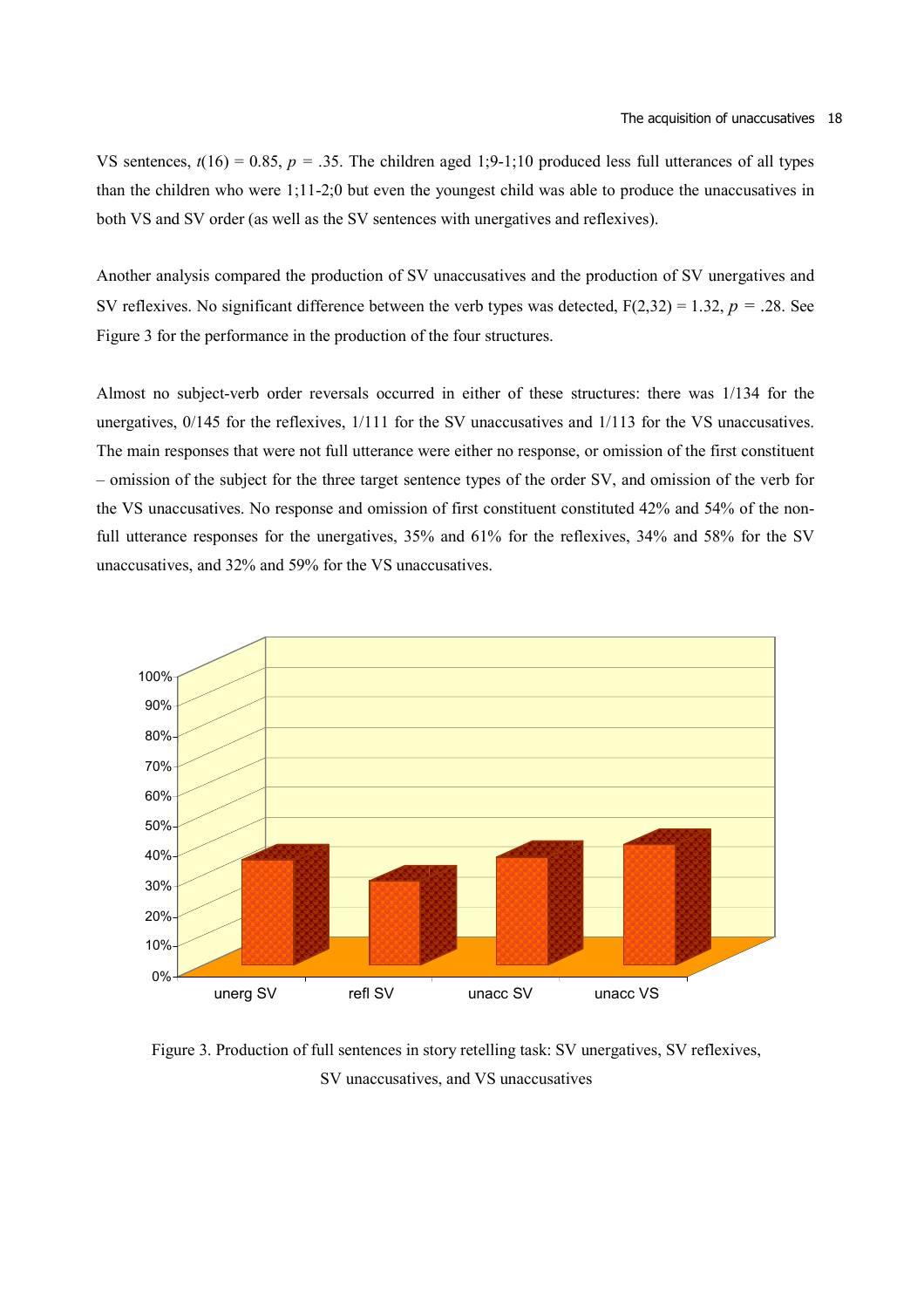# **Experiment 5: Story retelling – SV unaccusatives with pronouns and proper names**

As we pointed out earlier, weak pronouns, proper names and family-member names are always in subject position in Hebrew unaccusatives (see examples (7) and (8) on page 7). In the current experiment we tested the production of unaccusatives with this kind of subjects compared to unaccusatives with full NP subjects, in order to find out whether children raise the NP to subject position when it is obligatory.

#### *Method*

Again, we used a story retelling task, with the same 30 children who participated in Experiment 4, aged 1;6-2;0, analyzing the production of the 17 children (ages 1;9-2;0) who produced at least two sentences in throughout the study.

#### *Materials*

The story included 9 sentences with a pronoun, a proper name or a family-member name (Daddy, Mommy) subject – all of them NPs that have to appear preverbally.

## *Results*

Out of 119 sentences with pronouns/proper names/family-member names, only a single VS order error was detected. In other words, the children produced the obligatory movement to subject position in all the sentences with this type of NPs, although in Experiment 4 they showed their ability to produce unaccusatives in VS order too, when the subject was a full NP. Even the youngest participant, who was 1;9, was able to produce the target sentences in SV order.

#### Interim discussion – Experiments 3, 4 and 5

Experiments 3, 4 and 5 show, similarly to Experiment 1 and 2, that even under the age of two, and even at age 1;9, children are capable of producing both VS and SV order with unaccusatives, and that their performance with SV unaccusatives is not different from their performance with movement-free SV order sentences, like reflexives and unergatives. The fact that they use VS order only with unaccusatives indicates that at this young age children already distinguish between unaccusatives on the one hand, and unergatives and reflexives on the other. In addition, the findings show that the children are not making any order errors when the movement is obligatory, i.e. when the NP is a pronoun or a proper name it is always in subject position.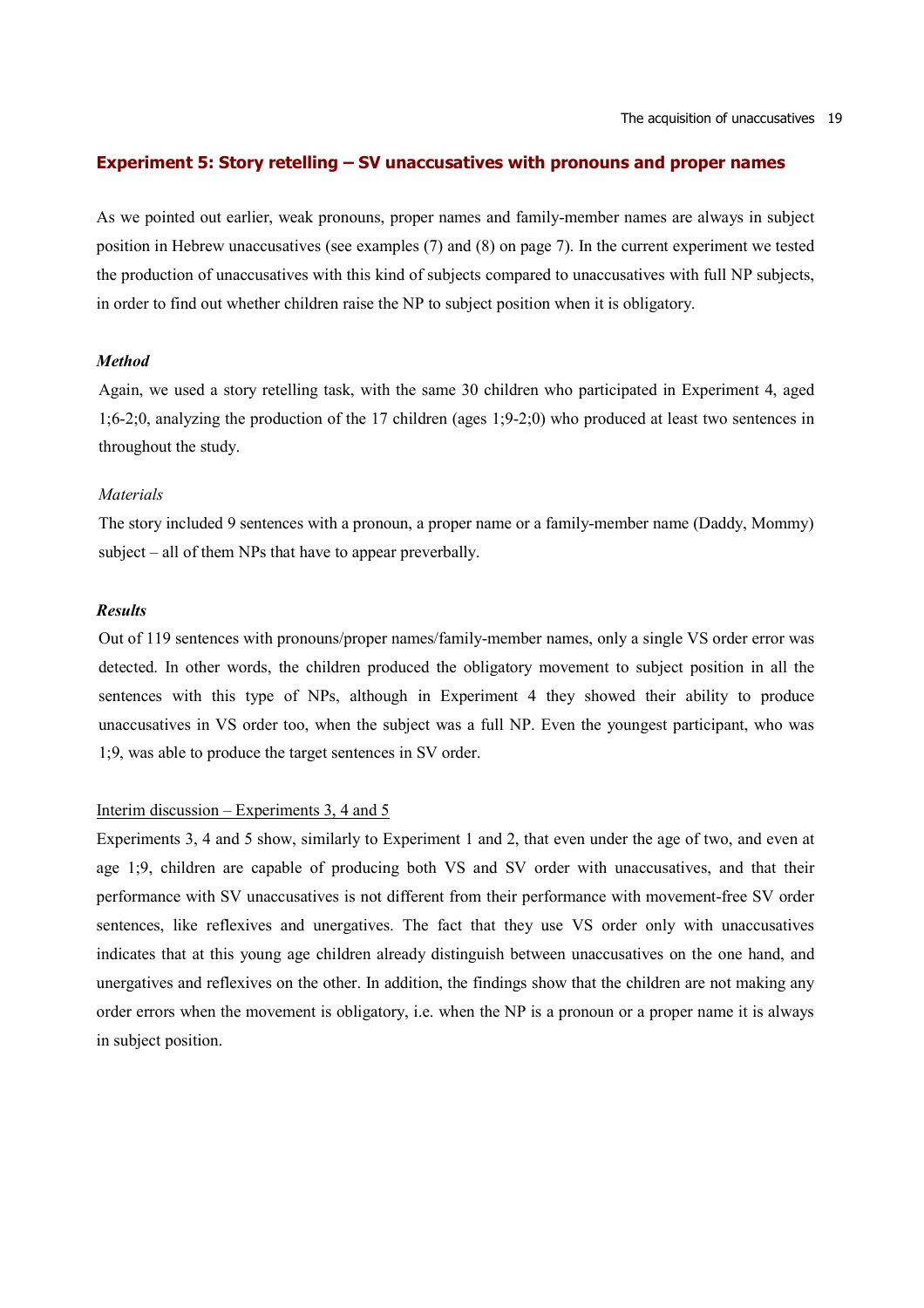### **Experiment 6: Possessive datives**

So far we showed that children can produce SV structure for unaccusative verbs as well as VS structure, and that they use only SV order with unergatives. My suggestion was that children can tell unaccusatives from unergatives, and that they know that unaccusatives can appear both in SV and in SV order, while unergatives appear only in SV order, and are capable of performing object-to-subject movement with unaccusatives. Nonetheless, an alternative explanation is still open, according to which the children are not using A-movement in SV order unaccusatives, and in fact interpret the unaccusative verb as an unergative verb. Because the same verbs were used both in SV and in VS order, it is impossible to claim that the unaccusatives always get an unergative interpretation, but it might still be claimed that they give the same verb an unergative interpretation when they produce it in SV order, but when they give it an unaccusative interpretation they produce it in VS order, without A-movement. Do they really assign unaccusatives in SV order an unergative interpretation?

In order to test this alternative hypothesis, we used possessive datives, which indicate the existence of an internal argument in deep structure (Borer & Grodzinsky, 1986). As noted by Borer and Grodzinsky, possessive datives can only modify internal arguments. Hence, they can serve as possessors to objects of transitive verbs (*ha-geshem hirtiv le-miri et ha-ciyur* – the rain wet to-Miri the-drawing, meaning the rain wet Miri's drawing) but also as subjects of unaccusatives (example 15, meaning the girl's teddy bear fell), but not to subjects of unergatives. The production of SV sentences with unaccusatives and possessive datives would indicate that the speaker analyzes the subject as moving from internal argument position. Hence, if the children will produce SV unaccusatives with possessive datives successfully, it will refute the hypothesis suggesting that they are base-generating the NP as external arguments. For that reason we tested the ability of children to repeat SV unaccusatives with possessive datives.

#### *Method*

#### *Participants*

20 children participated in this study, 7 children ages 2;0-3;0 (mean 2;7), and 13 ages 3;4-4;0 (mean 3;7). All the children were native speakers of Hebrew with normal language development and no hearing problem.

#### *Procedure and Materials*

The experiment used a sentence-repetition task. Each child repeated 40 sentences, of 5 types, 8 of each type: SV with unaccusatives and a possessive dative (example 15), SV and VS unaccusatives with PP adjuncts (examples 16 and 17), and SV and VS transitives (18 and 19).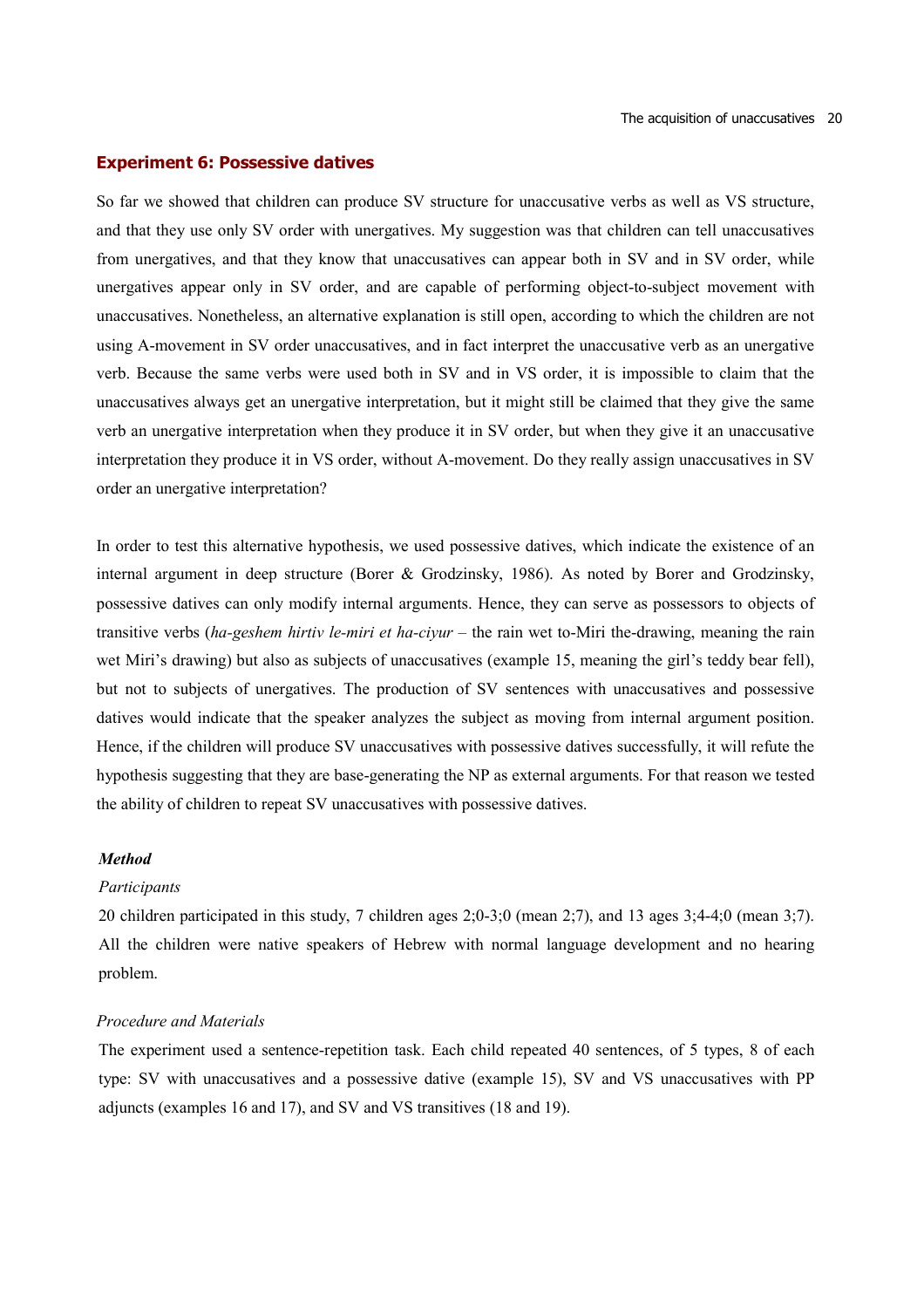#### The acquisition of unaccusatives 21

- (15) S-V-PPdative unaccusatives with possessive dative ha-dubi nafal la-yalda the-teddy-bear fell to-the-girl
- (16) A-S-V-PP unaccusatives with PP adjuncts etmol ha-kos nishbera b-a-ki'yor yesterday the-glass broke in-the-sink
- (17) A-V-S-PP unaccusatives with PP adjuncts etmol nishpax ha-mic me-ha-kos yesterday spilled the-juice from-the-glass
- (18) A-S-V-O transitives etmol ha-doda kanta simla yesterday the-aunt bought dress
- (19) A-V-S-O transitives with verb movement etmol kar'aa ha-safta sefer yesterday read the-grandma book

# *Results*

Table 3 summarizes the results of Experiment 6. The children produced SV order with unaccusatives without difficulty with the possessive dative. The production of SV sentences with unaccusatives was not poorer than the parallel VS sentences. This held even for the youngest child who was 2;0. Thus we can conclude that the children correctly interpret SV unaccusatives as structures in which the argument is based-generated in object position and moves to subject position. The current experiment also repeats the findings of previous experiments, showing that children can easily produce SV and VS order unaccusatives, and that they can repeat XSVO transitives but not XVSO transitives (with verb movement to  $C$ ).

|  | Table 3. Correct repetition percentages for each sentence type |  |  |
|--|----------------------------------------------------------------|--|--|
|  |                                                                |  |  |

|           | Unaccusative     | <i><u><b>Unaccusative</b></u></i> | <i><u><b>Unaccusative</b></u></i> | Transitive  | Transitive  |
|-----------|------------------|-----------------------------------|-----------------------------------|-------------|-------------|
| Age       | <b>SVPDative</b> | <b>AVSP</b>                       | <b>ASVP</b>                       | <b>AVSO</b> | <b>ASVO</b> |
| $2:0-3:0$ | 82%              | 46%                               | 65%                               | 18%         | $77\%$      |
| $3:4-4:0$ | 88%              | 71%                               | $77\%$                            | 39%         | 88%         |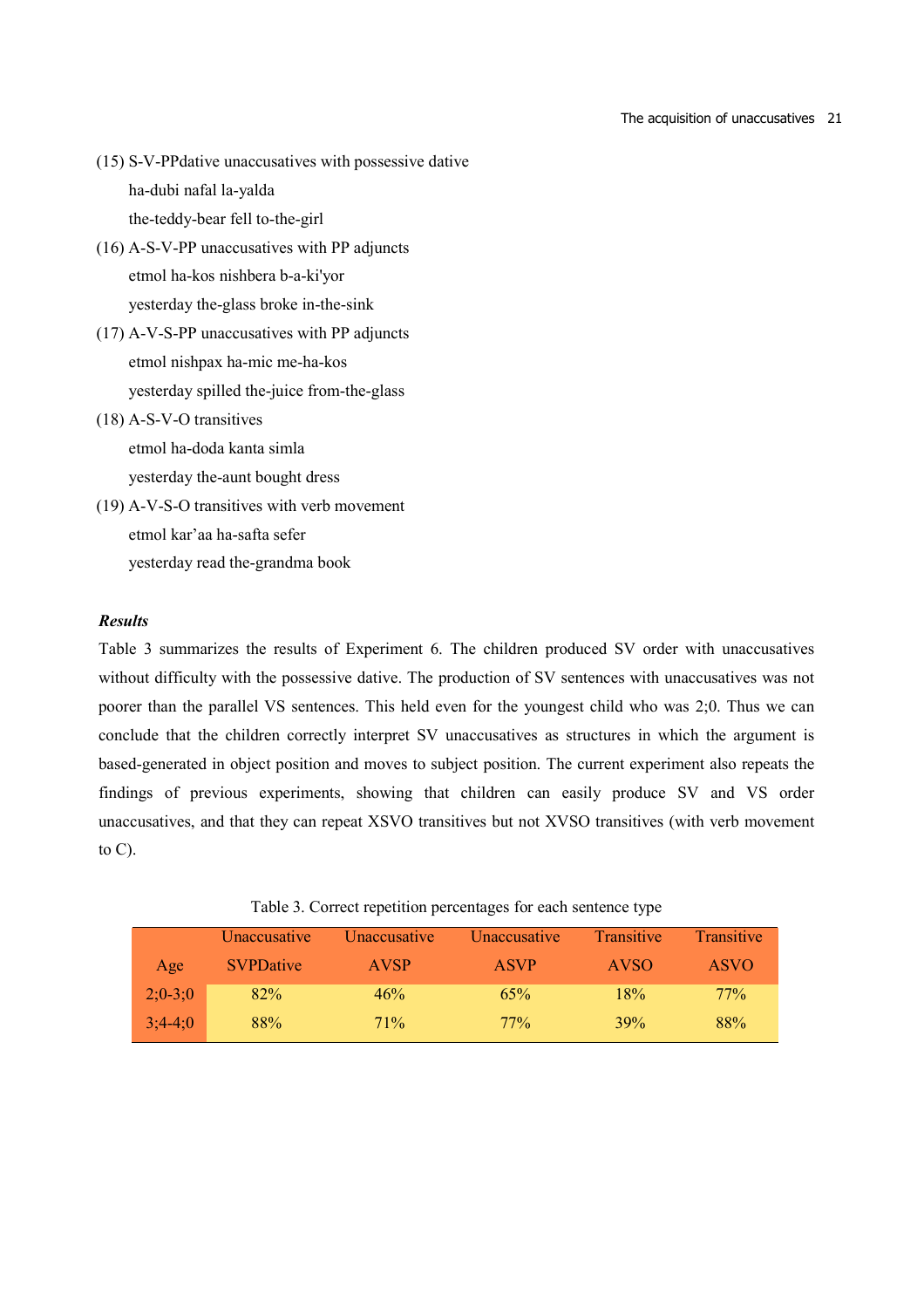# **Experiment 7: Story retelling – SV and VS unaccusatives with possessive dative**

We conducted another experiment with possessive datives, this time using a story retelling task. In the current experiment we compared the repetition of sentences with unaccusatives and possessive datives in VS (20) and SV (21) order.

(20) ha-kafe nishpax lo the-coffee spilled to-him (21) nigmar lo ha-kemax

finished to-him the-flour

#### *Method*

Participants were the same children who participated in Experiments 4 and 5, the 17 children aged 1;9-2;0 who produced at least two sentences throughout the study.

Each child heard a story and was asked to retell it. Each child heard 5 sentence like (20), with a full NP, an unaccusative verb and a possessive dative, and 6 sentence like (21), starting with the unaccusative verb and then a possessive dative and a full NP. A total of 43 utterances and attempts at retelling the VS sentences and 46 utterances and attempts for the SV targets were collected from the children's retelling.

# *Results*

The results, presented in Figure 4, show that the children retold sentences with possessive dative in both SV and VS orders – without significant difference,  $t(16) = 2.23$ ,  $p = .56$ . Only 2 errors of subject verb order reversals occurred in the VS target sentences, and 1 reversal in the SV order.

Although they did not produce many full sentences with all the components, an NP, an unaccusative verb and a possessive dative at this young age, the rate of full utterances they produced was similar for the VS and SV target orders. Out of 61 sentences they heard in the VS order, they produced 16 full utterances, and for the SV order they produced a similar rate of 14/60 sentences. The possessive dative was omitted in 36 sentences in the VS order, and in only 10 sentences in the SV order.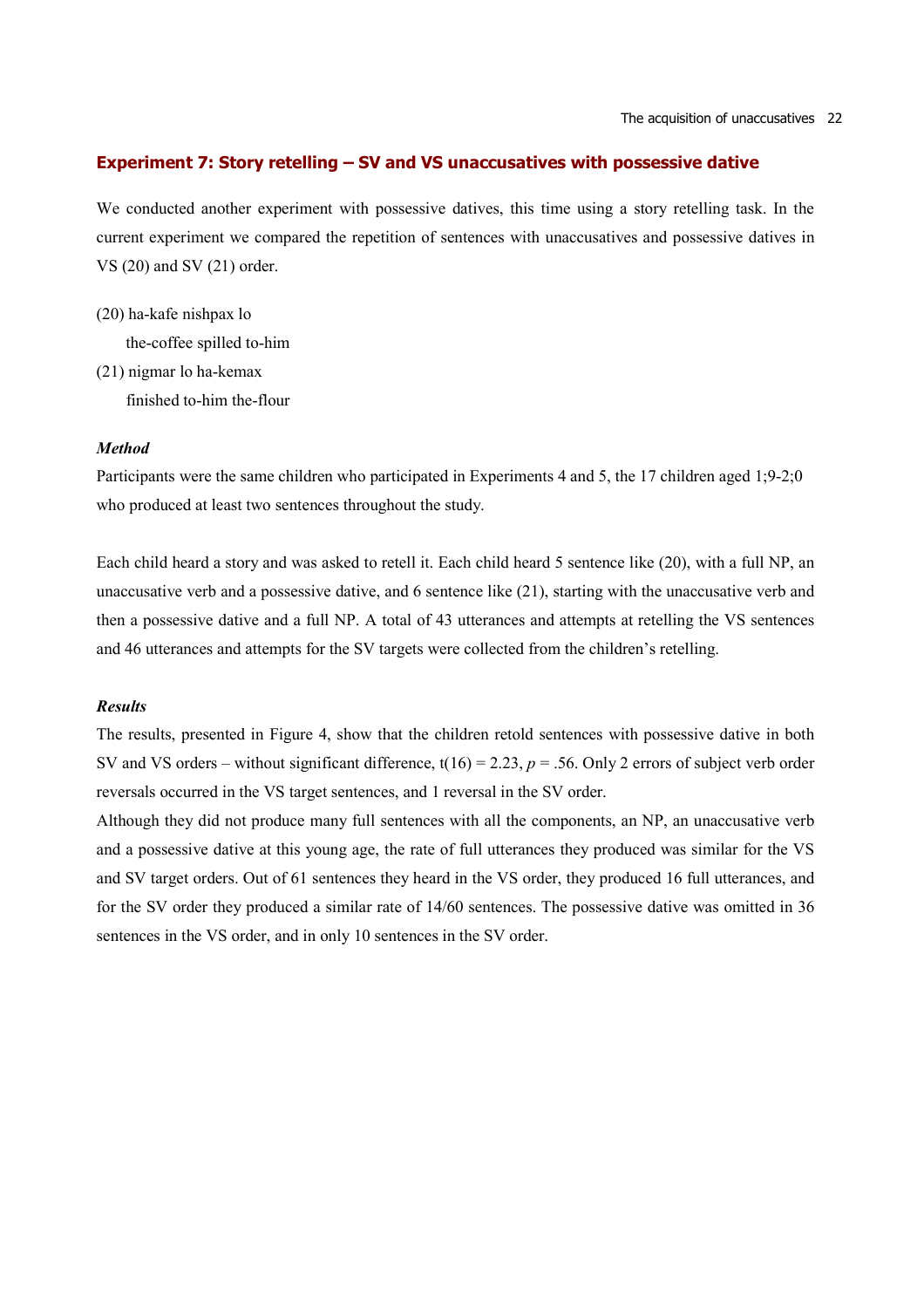

Figure 4. Story retelling – VS and SV order unaccusatives with possessive dative, percent correct

## Interim discussion – Experiments 6 and 7

Experiments 6 and 7 reveal that children use unaccusatives with possessive dative in both VS and SV order. Since possessive datives indicate the existence of an internal argument, this finding supports the hypothesis that the children analyze SV order unaccusatives as derived by movement of the internal argument (object). Furthermore, the spontaneous speech analysis in Experiment 1 also showed that children use possessive dative properly, as an indication for internal argument.

# **Summary**

All the 149 children who participated in the seven experiments in this study seemed to have the same opinion as to the question whether they can form A-chains. They produced structures that include A-chains. Even the participants who were younger than two years produced the internal argument of the unaccusative verbs both in post verbal and in preverbal position. The participants showed their ability to move the argument of the unaccusative verbs to a preverbal position in a variety of tasks: sentence repetition, story retelling and spontaneous speech. Importantly, at this early age they are already aware of the differences between different types of intransitives: they only produced both VS and SV orders with unaccusative verbs, but with unergatives, reflexives and transitives they only used SV. They produced sentences with unaccusatives with a possessive dative, which indicates that they assign the subject an interpretation of an internal argument.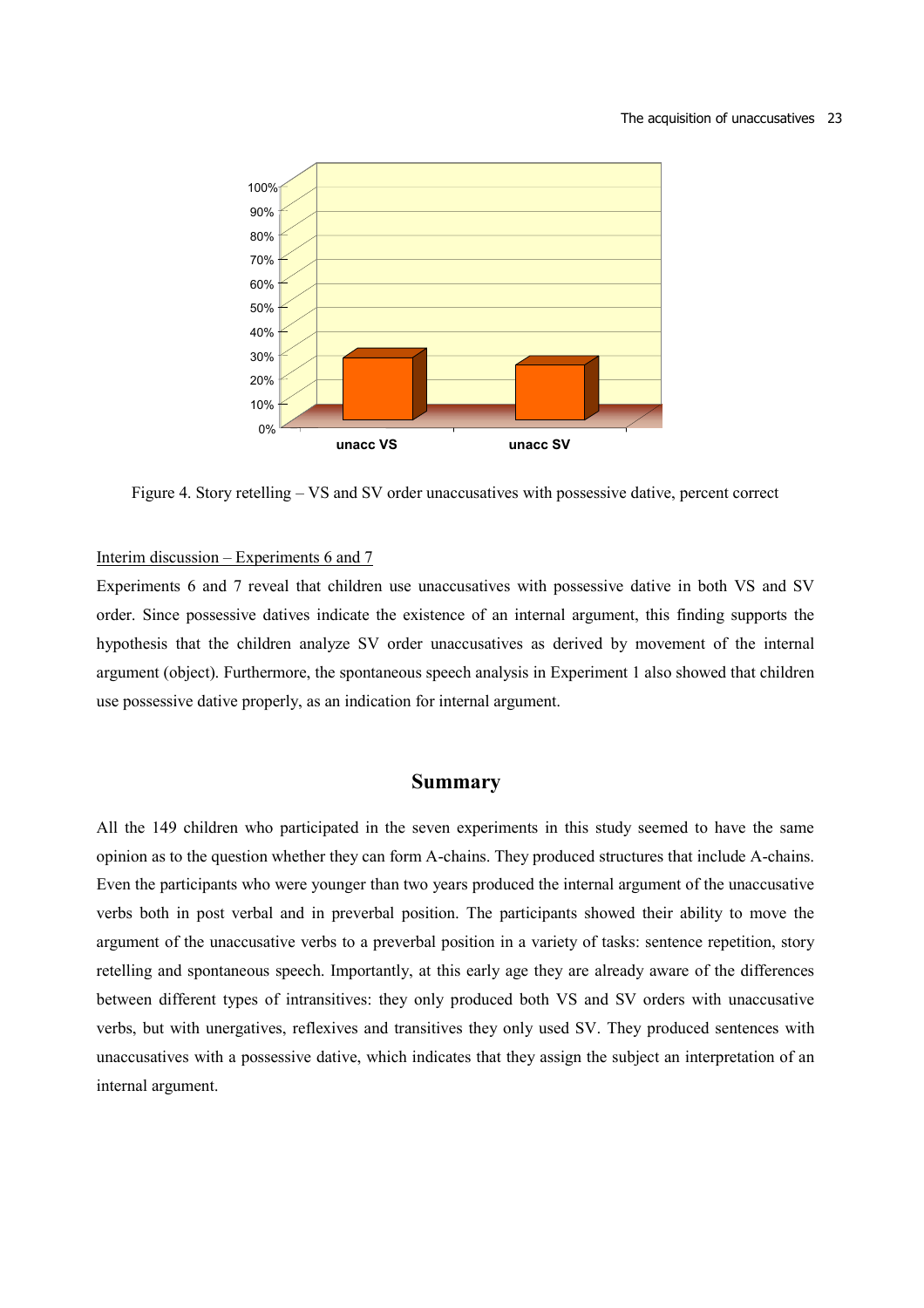The main result of the seven experiments in this study is thus that children younger than 2 years old can already produce sentences that involve movement from object to subject position. The current results do not say whether this movement is al the way up to spec-IP or whether it is only to spec-VP. Is there a stage at which children still do not raise the NP to a position before the verb? Possibly, but this stage was not detected even in the 1;9 year-olds in our study. If such a stage exists, it must occur very very early, prior to the age of two and at the beginning of the two-word stage, with the very first utterances with unaccusatives the child produces.

# **Author's note**

These experiments were conducted as part of seminar papers prepared for the course "Neuropsychology of Language" during the years 2001-2003. Experiment 1 was conducted by Noga Balaban and Liat Zilbermann, Experiment 2 by Yafa Rosenfeld, Experiment 3 by Hedva Lavie, Experiments 4,5, and 7 by Efrat Emanueli and Zohar Halamish and Experiment 6 by the students of "Introduction to Linguistics and Psycholinguistics" course 2002 and by Rama Novogrodsky. And many thanks to Sarit Cohen-Shalev for her help, and to Irena Botwinik-Rotem, Dror Dotan, Hagar Levy and Michal Biran for comments on an earlier version of the manuscript.

## **References**

- Babyonyshev, M., Ganger, J., Pesetsky, D., & Wexler K. (2001). The maturation of grammatical principles: Evidence from Russian unaccusatives. *Linguistic Inquiry, 32,* 1-44.
- Berman, R. (1985). The acquisition of Hebrew. In D. I. Slobin (Ed.), *The Crosslinguistic study of language acquisition* (pp. 255-372). Hillsdale, NJ: Erlbaum.
- Berman, R. (1997a). Early acquisition of syntax and discourse in Hebrew. In Y. Shimron (Ed.), *Psycholinguistic studies in Israel: Language acquisition, reading and writing* (pp. 57-100). Jerusalem: Magnes Press. (in Hebrew)
- Berman, R. (1997b). Preschool knowledge of language: What five-year olds know about language structure and language use. In C. Pontecorvo (Ed.), *Writing development: An interdisciplinary view* (pp. 61- 76). Amsterdam: Benjamins.
- Berman, R. (2002). *Integrated systems in language acquisition*. Unpublished MS, Tel Aviv University.
- Berman, R., & Dromi, E. (1984). On marking time without aspect in child language. *Papers and Reports on Child Language Development*, *23*, 23–32.
- Borer, H. (1986). I-subjects. *Linguistic Inquiry*, *17*, 375-416.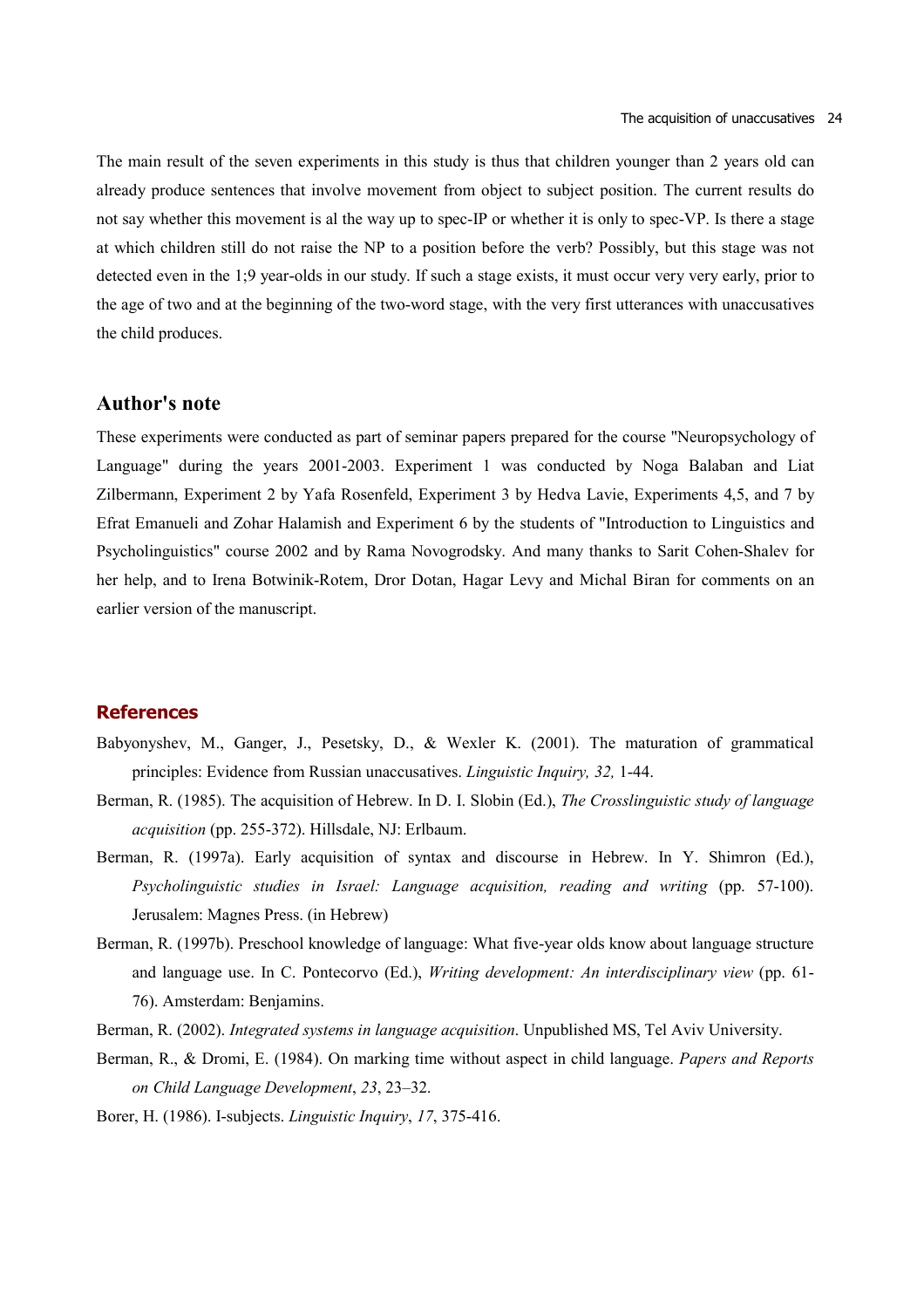- Borer, H., & Grodzinsky, Y. (1986). Lexical cliticization vs. syntactic cliticization. In H. Borer (Ed.), *The syntax of pronominal clitics. Syntax and Semantics*, *19*. New York: Academic Press.
- Borer, H., & Wexler, K. (1987). The maturation of syntax. In T. Roeper & E. Williams (Eds.), *Parametersetting and language acquisition* (pp. 123-172). Dordrecht: Reidel.
- Déprez, V., & Pierce, A. (1993). Negation and functional projections in early grammar. *Linguistic Inquiry*, *24*, 25-68.
- Déprez, V., & Pierce, A. (1994). Crosslinguistic evidence for functional projections in early child grammar. In T. Hoekstra & B. T. Schwartz (Eds.), *Language acquisition studies in generative grammar* (pp. 57- 84). Amsterdam: John Benjamins.
- Fox, D., & Grodzinsky, Y. (1998). Children's passive: A view from the by-phrase. *Linguistic Inquiry, 29*, 311-332.
- Friedmann, N., Bastaker, O., & Shatil, S. (2004). *Do young children understand verb movement?* Manuscript submitted for publication*.*
- Friedmann, N., & Novogrodsky, R. (2003, June). *Verb movement in Hebrew-speaking Children with G-SLI.* Presented at the 19th annual meeting of the Israel Association for Theoretical Linguistics. Ben Gurion University.
- Friedmann, N., Taranto, G., Shapiro, L. P., & Swinney, D. (2003). The vase fell (the vase): The online processing of unaccusatives. In Y. Falk (Ed.), *Proceedings of the 19th IATL conference.*
- Jisa, H., Reilly, J., Verhoeven, L., Baruch, E., & Rosado, E. (2002). Passive voice constructions in written texts: A crosslinguistic developmental study. *Written Language and Literacy, 5,* 163-82.
- Koopman, H., & Sportiche, D. (1991)*.* The position of subjects. *Lingua, 85*, 211 –258.
- Levin, B., & Rappaport-Hovav, M. (1995). *Unaccusativity.* Cambridge, Mass: MIT press.
- Lust, B., Flynn, S., & Foley, C. (1996). What children know about what they say: Elicited imitation as a research method for assessing children's syntax. In D. McDaniel, C. McKee & H. Cairns (Eds.), *Methods for assessing children's syntax* (pp. 55-76). Cambridge, MA: MIT Press.
- MacWhinney, B. (2000). *The CHILDES project: Tools for analyzing talk. 3rd Edition.* Mahwah, NJ: Erlbaum.
- Maratsos, M., Fox, D. E. C., Becker, J. A., & Chalkley, M. A. (1983). Semantic restrictions on children's early passive. *Cognition, 19,* 167–191.
- Perlmutter, D. (1978). Impersonal passives and the Unaccusative Hypothesis. In J. Jaeger et al. (Eds.), *Proceedings of the fourth annual meeting of the Berkeley Linguistic Society* (pp. 159-189). University of California at Berkeley.
- Perlmutter, D. M., & Postal, P. M. (1984). The 1-advancement exclusiveness hypothesis. In D. Perlmutter & C. Rosen (Eds.), *Studies in relational grammar 2,* (pp. 81–126). Chicago: University of Chicago Press.